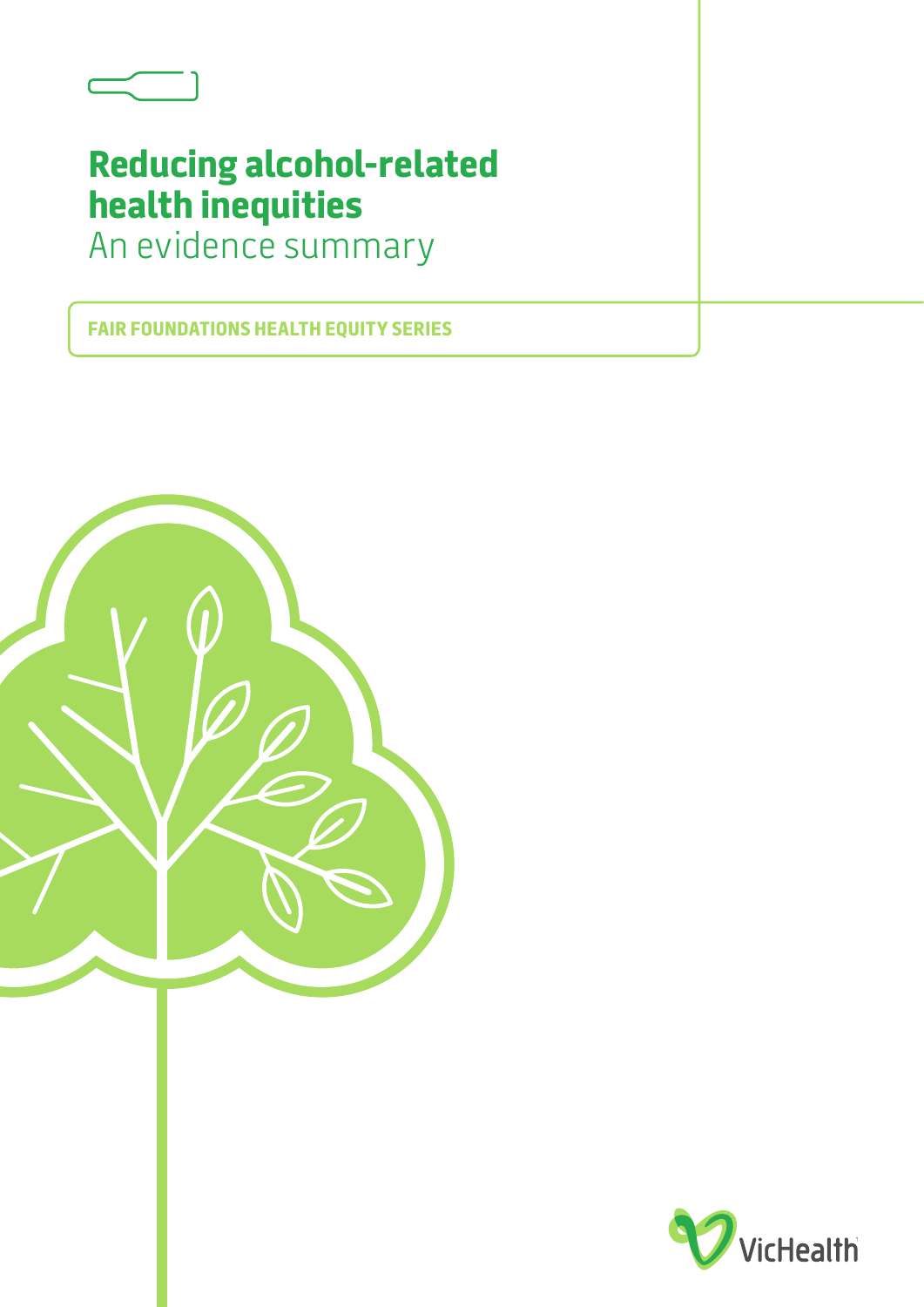#### **Acknowledgements:**

This evidence summary was written by Libby Hattersley. It was based on an evidence review commissioned by VicHealth, and undertaken and authored by Prof. Ann Roche, Victoria Kostadinov, Jane Fischer and Roger Nicholas, from the National Centre for Education and Training on Addiction at Flinders University, in May 2014. The full review is available at [www.vichealth.vic.gov.au/fairfoundations.](http://www.vichealth.vic.gov.au/fairfoundations)

Both projects were managed by Kerryn O'Rourke, with valuable input from Maya Rivis, Leanne Carlon and Candice McKeone.

A peer-reviewed publication of the evidence review is available at <http://heapro.oxfordjournals.org/>

© VicHealth 2015 September 2015 P- EQ-276

#### **Suggested citation:**

VicHealth 2015, *Reducing alcohol-related health inequities*, Victorian Health Promotion Foundation.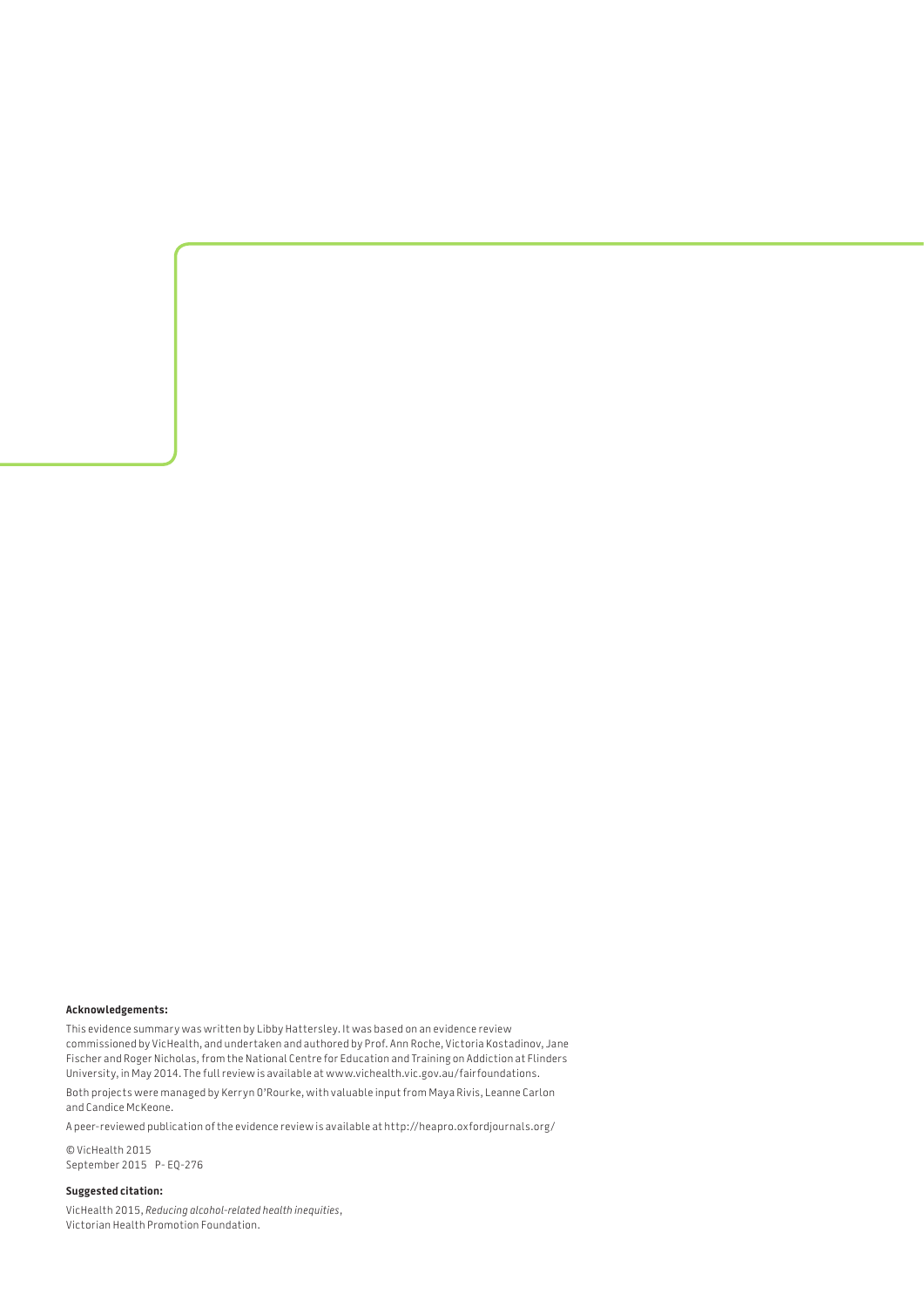# **Contents**

#### **Introduction**

- Background
- Using this document
- **6 What can be done to reduce alcohol-related inequities?**
- Socioeconomic, political and cultural context
- Daily living conditions
- Individual health-related factors
- **Priority actions**
- **Priority evidence gaps**
- **Bibliography**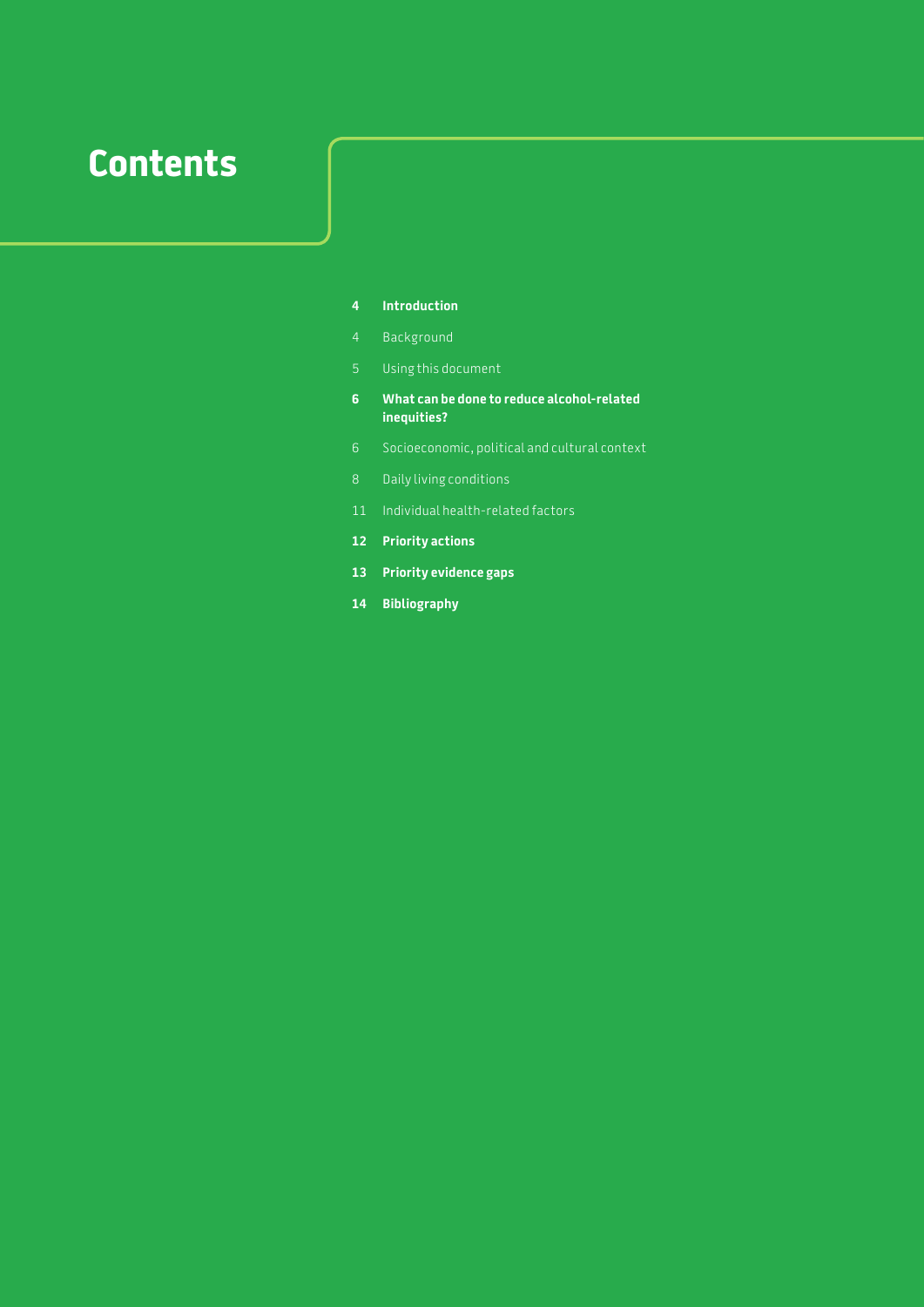# **Introduction**

# **Background**

High levels of alcohol consumption, risky alcohol use and alcohol-related harm are major policy and public health concerns in Australia. While the majority of Australians drink alcohol at low-risk levels, excessive consumption is associated with significant harms for both individuals and society, with the burden of alcohol-related harm unevenly distributed across the population.

A range of social indicators, including age, gender, Indigenous status, sexual orientation, being in prison, living in a rural area and socioeconomic status (SES) are associated with higher levels of alcohol consumption and related harms in Australia. The relationships between these social indicators and patterns of alcohol consumption and related harms are often not linear. Instead, risky consumption and related harms appear as 'clusters of problems', affecting different groups in different ways. Harms may stem from long-term or acute use, and different groups are at risk of different patterns and types of harms.

Addressing these complexities is vital. However, although Australia expends considerable resources on reducing per capita alcohol consumption and related harms in the population, there has been comparatively little attention directed towards the social determinants of risky consumption and the interventions explicitly targeted at reducing inequities in alcohol-related harm.

Health equity is the notion that all people should have a fair opportunity to attain their full health potential, and that no one should be disadvantaged from achieving this potential if it can be avoided.

Health inequities are differences in health status between population groups that are socially produced, systematic in their unequal distribution across the population, avoidable and unfair.

The social determinants of health inequities are the social determinants of health – or the healthinfluencing social conditions in which people are born, grow, live, work, play and age – and the social processes that distribute these conditions unequally in society.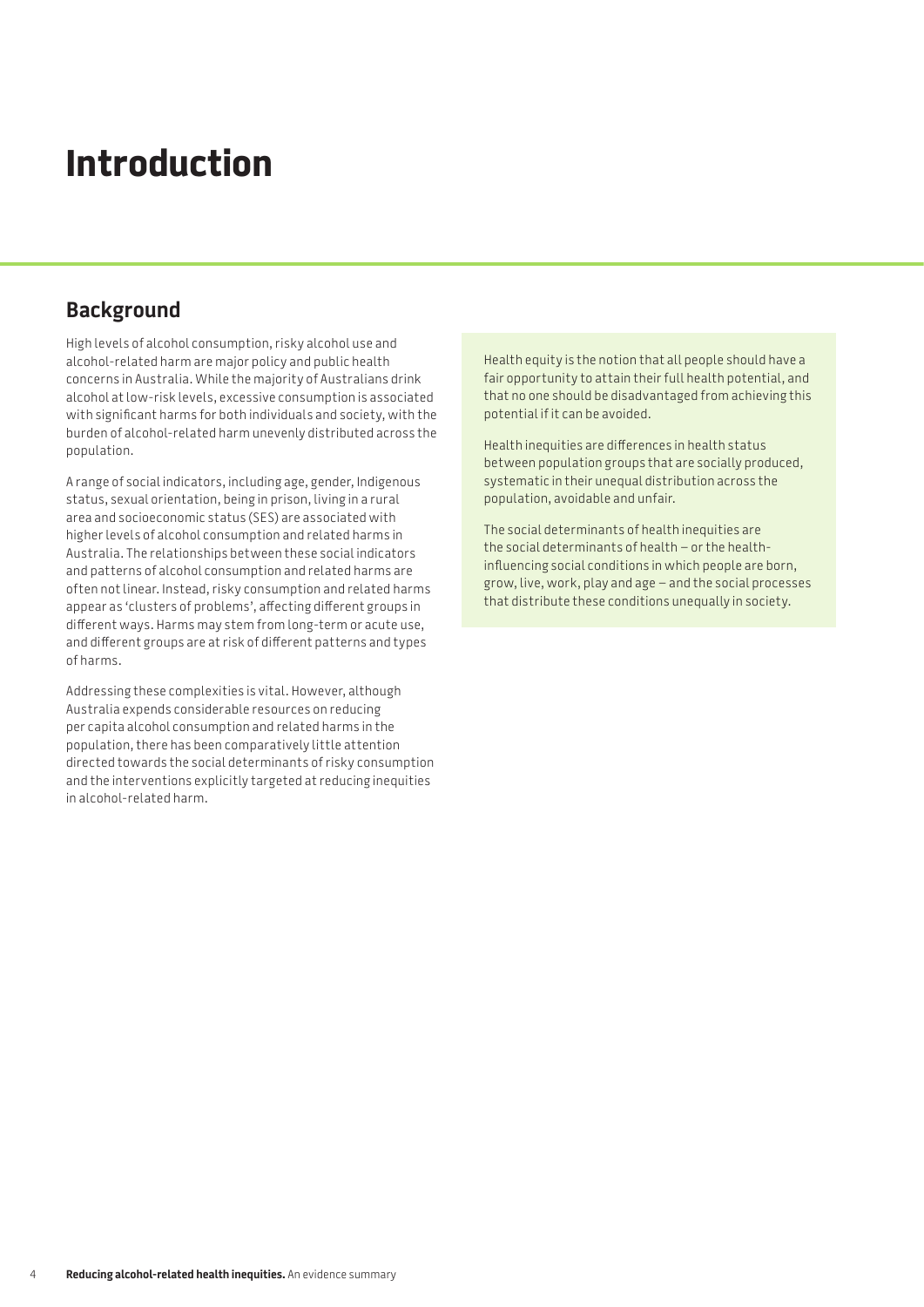

[www.vichealth.vic.gov.au/fairfoundations](http://www.vichealth.vic.gov.au/fairfoundations)

# **Using this document**

This evidence summary is intended to provide policy makers and practitioners in Victoria and across Australia with practical, evidence-based guidance on promoting equity in the reduction of alcohol-related harms. It is designed to be used alongside 'Fair Foundations: The VicHealth framework for health equity' [www.vichealth.vic.gov.au/fairfoundations –](http://www.vichealth.vic.gov.au/fairfoundations) a planning tool developed and published by VicHealth in 2013 to stimulate and guide action on the social determinants of health inequities.

Common underlying drivers and determinants of health inequities are outlined in the Fair Foundations framework. This evidence summary is one of eight that use the framework to examine a specific health issue and its determinants (mental wellbeing, healthy eating, physical activity, alcohol, and tobacco use), or specific opportunities for action (through social innovation, settings-based approaches, or a focus on early childhood intervention as an upstream solution to

health inequities over the life course). In many cases, the key social determinants of health inequities (such as education or employment) are also discussed as settings for action (e.g. schools, workplaces) within each summary.

This summary focuses on alcohol harm-reduction approaches that have successfully impacted on, or that have significant potential to address, health inequities if designed and targeted appropriately. It highlights best practice and priorities for action across all three layers of the Fair Foundations framework – Socioeconomic, political and cultural context; Daily living conditions; and Individual health-related factors – in order to support coordinated, multisectoral approaches.

Few published alcohol harm-reduction intervention studies have focused on equity or on evaluating distributional impacts. Therefore, the priorities for action identified in this summary are tentative only – based on best available evidence – and may require modification as further research becomes available.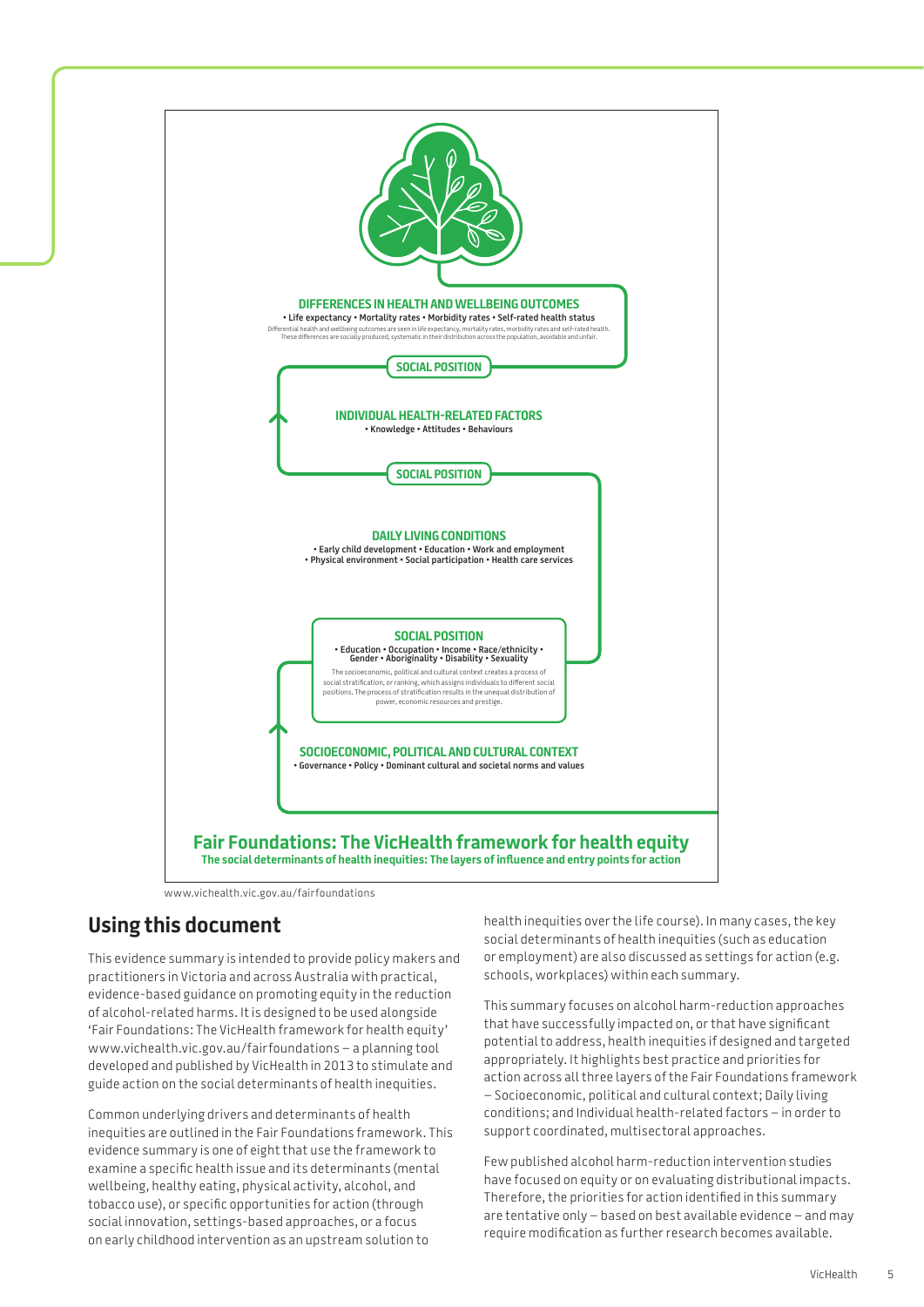# **What can be done to reduce alcohol-related inequities?**

# **Socioeconomic, political and cultural context**

### **Governance**

The lack of attention to (and possibly awareness of ) social inequities in alcohol consumption in Australia is indicative of a broader policy context oriented more towards modifying individual behaviours than addressing social determinants. Developing and maintaining a national focus on the social determinants of health is an achievable goal, but will require firm political will supported by an empowered public sector, intersectoral collaboration, transparent and independent policy, a progressive health sector, a strong evidence base and mechanisms in place to ensure that the most marginalised groups in society meaningfully participate in policy development.

## **Policy**

Australia has implemented a range of policies aimed at reducing harmful consumption and controlling alcohol availability, pricing and promotion, including:

- • regulatory approaches, such as licensing and enforcement
- • public health oriented alcohol pricing and taxation policies
- • regulation of physical availability
- modification of the drinking environment, such as bans on street drinking
- • drink-driving countermeasures
- • restrictions on marketing
- • education and persuasion
- treatment and early intervention.

Few of these policies have taken social determinants of health into account, and some have significant potential to exacerbate inequities if designed poorly. An equity-focused policy approach should explicitly address health inequities during policy target setting, development, implementation and evaluation.

### **Policy areas with particular potential to address inequities**

Policy areas that have the greatest potential to shape the root social determinants of inequities in alcohol consumption and related harms include:

- • regulatory approaches to control the physical availability of alcohol
- broad social policies aimed at improving daily living conditions among vulnerable groups.

#### **Controlling the physical availability of alcohol**

Restricting the density of alcohol outlets and preventing disproportionate clustering of outlets in disadvantaged areas through town planning, zoning and licensing regulations can increase the effort required to obtain alcohol and limit competition between venues. Such measures also have significant potential to reduce overall consumption and inequities in consumption. Reducing the hours or days during which alcohol is sold can lead to fewer alcohol-related harms, including rates of homicide and assault.

#### **Social policies**

A range of health, education and welfare policies influencing daily living conditions and access to health and social services have the potential to reduce the negative effects of alcohol consumption. These include policies concerning social protection, early childhood education and parenting support, labour, housing and social exclusion. Policies promoting good nutrition can act as a 'buffer' for heavy drinkers against cirrhosis mortality, while appropriate policies in the criminaljustice and child-welfare sectors can help identify problematic drinkers and direct them into treatment.

## **Policy areas that appear to have a neutral impact on inequities**

Some policy areas appear to have a neutral impact on inequities. These are as follows:

- • minimum-drinking-age laws
- • drink-driving countermeasures (such as random breath testing, maximum-blood-alcohol-concentration laws, ignition locks, vehicle impounding, and Driving While Impaired/Suspended or Driving Under the Influence Courts).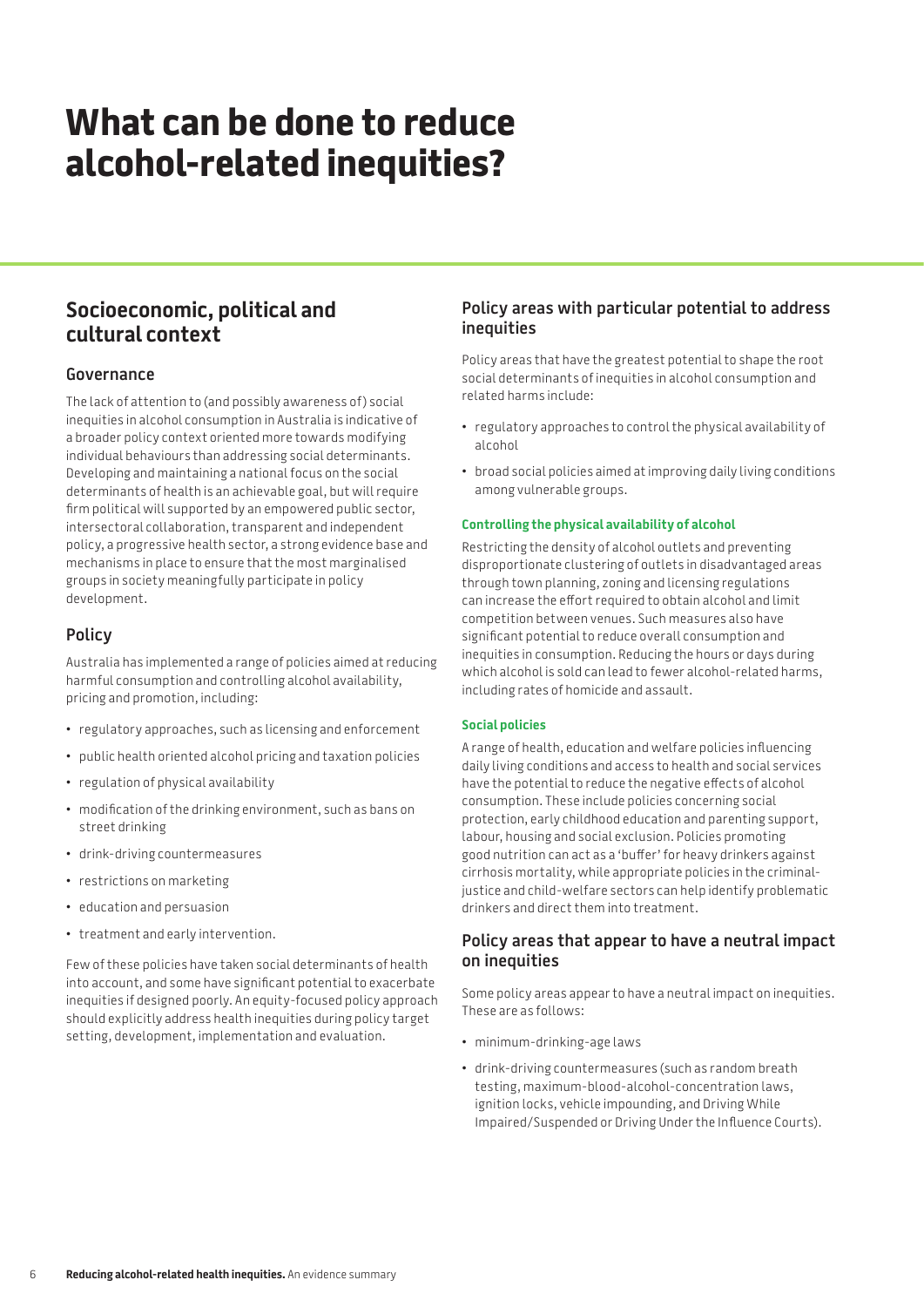### **Policy areas with particular potential to worsen inequities**

Policy areas that have been identified as most likely to worsen inequities include:

- • national drinking guidelines
- • pricing/taxation policies
- street-drinking bans.

#### **National drinking guidelines**

National guidelines to inform low-risk drinking are a central component of much of Australia's alcohol-related policy, practice and research. Health-related guidelines and awareness-raising campaigns have consistently been shown to be more easily understood and acted upon by better-educated and higher-SES individuals, who may be more health literate and more receptive to health messages than individuals from lower SES levels, and have greater capacity to implement behaviour change due to the wider range of supports and resources available to them.

#### **Pricing/taxation policies**

Using pricing and taxation strategies to reduce alcohol consumption and related harms is acknowledged to have particularly complex implications, and more research is needed in this area. Alcohol-pricing strategies may have a disproportionately negative affect on disadvantaged populations by confiscating a higher proportion of their income. On the other hand, price increases could be particularly effective among disadvantaged populations who are most price-sensitive. The effect is likely to vary according to the overall affordability of alcohol.

#### **Street-drinking bans**

Despite perceptions that safety is improved by street-drinking bans, these strategies can have significant unintended consequences for already marginalised populations, including Aboriginal and Torres Strait Islanders, and homeless and disadvantaged young people. Moreover, these strategies have demonstrated limited effectiveness in decreasing alcohol consumption and related harms. Street-drinking bans commonly generate counterproductive effects: drinkers may move to more covert (but potentially less safe) places to consume alcohol, making it difficult for individuals to be located by their friends, family and health workers. In addition, drinkers may find themselves in breach of regulations, and liable to legal sanctions.

## **Policy areas with inadequate evidence of impact on inequities**

Policies for which evidence is lacking to enable conclusions to be drawn on inequity impacts are:

- • bans/restrictions on alcohol marketing and advertising
- restrictions on alcohol trading hours.

# **Cultural and societal norms and values**

Sports events and sporting clubs represent a particularly promising setting for changing cultural norms associated with drinking, given their important role in Australian social and cultural life. Such interventions are likely to require both governmental and sporting-industry support.

Public awareness campaigns are generally considered to act at the individual level, by influencing knowledge, awareness and behaviours. They have the potential to exacerbate existing inequities because they tend to be more easily understood and acted upon by more advantaged population groups. However, well-designed awareness-raising campaigns addressing a wide range of social determinants of health (such as social exclusion and income inequities) have potential to play an important role in a comprehensive approach to reducing health inequities by shaping broader cultural and social norms and values, as well as public opinion and public policy, over the long term. There is a dearth of evidence, however, for the effectiveness of this approach.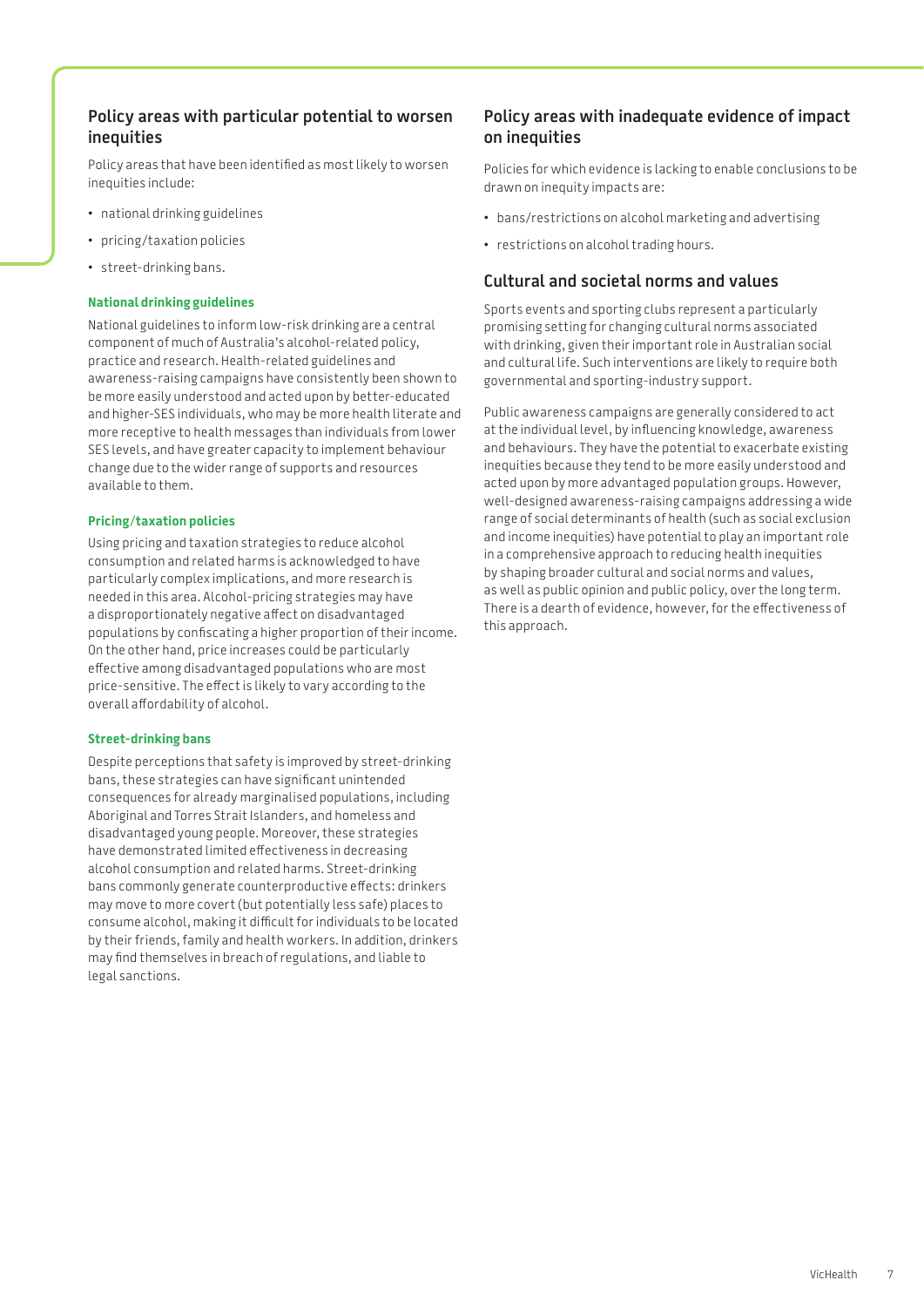# **Daily living conditions**

# **Early childhood and education**

Maternal prenatal alcohol use can have severe impacts on the health and wellbeing of both the mother and the child, and can result in a lifetime of disability and disadvantage for the child. A disadvantaged upbringing, as well as negative peer and family influences, are also associated with a greater risk of problematic alcohol consumption and alcohol-related harms.

#### **Reducing alcohol consumption during pregnancy**

There is some evidence that brief screening questionnaires can be effective in identifying risky drinking among pregnant women. Psychological and educational interventions may also result in increased abstinence from alcohol, or reduced alcohol use among pregnant women, although more research in this area is needed. Similarly, preventing/delaying pregnancy in young and vulnerable mothers and enhancing health-service provision for maternal and child health require further investigation.

#### **Early childhood**

A number of interventions that aim to provide an optimal developmental environment for young children have been trialled in Australia and overseas. Available evidence suggests that home visits, parental education, school-preparation programs and family interventions have moderate effects on improving outcomes for children. More research in this area is needed to enhance understanding of what and how interventions aimed at the early childhood period can reduce inequities in alcohol-related harm.

#### **Schools as an intervention setting**

Schools offer a potential setting for reducing alcohol consumption and related harms among high-risk youth. Promising strategies include education, development of social and peer resistance skills, normative feedback, and development of behavioural norms and positive peer affiliations. However, again, this is an area that requires further investigation.

# **Employment and working conditions**

The nature of an individual's employment and working conditions, including wage, job security, working hours, and level of flexibility and control, is a powerful social determinant of health. Employment conditions can influence alcohol consumption via such mechanisms as the physical and psychosocial aspects of work, and resultant work-related resources and opportunities. Work environments that are conducive to psychological and physical health can reduce stressors that may lead to alcohol use. Such environments can also facilitate appropriate referrals, treatments and support mechanisms for staff with alcohol problems, thereby preventing an escalation of harms. Prestigious or wellappointed workplaces may invest more resources in preventing or addressing the alcohol problems of staff. Social support from employers may also play a role.

Employment may act as both a determinant and an outcome of risky alcohol use – a scenario that may cause a vicious cycle. For example, certain workplaces may facilitate risky consumption behaviours among staff, with resultant health consequences that can lead to difficulties in maintaining employment, which in turn can exacerbate stress and increase the likelihood of greater consumption. The complex and non-linear nature of these variables can make it difficult to implement effective preventive strategies.

While the majority of workplace alcohol interventions seek to modify individual behaviour, there have also been efforts in Australia to target organisational policies and practices in order to bring about cultural change concerning alcohol use in high-risk occupational groups. The most effective workplace interventions tend to involve a comprehensive 'whole-oforganisation' approach.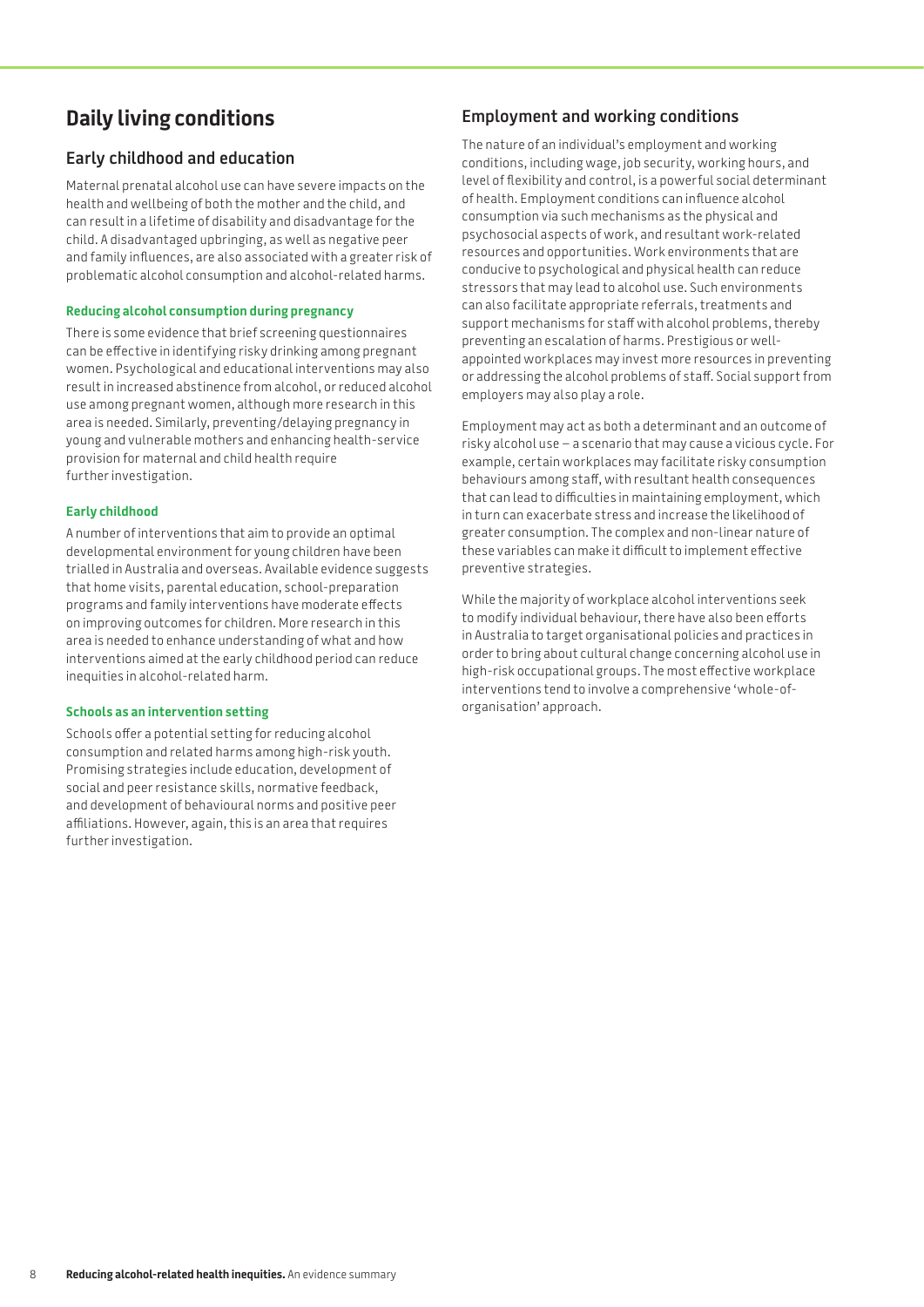## **Physical environment**

At present, the greatest social determinant impacting alcohol consumption and related harms in Australia is the availability of alcohol. All other factors need to be considered in the context of unprecedented levels of physical and economic access to alcohol. The role of social determinants is therefore best viewed as mediating the interface between individuals and communities and a highly alcohol-rich environment. In recent years, Australia has seen an unprecedented rise in alcohol availability, as evidenced by:

- • an increased number of licensed premises
- • an increased number of different licence types
- increased hours of availability
- • an increased range of beverage types.

Outlet density may influence alcohol consumption and harms via a combination of *proximity* (the ease of access to alcohol) and *amenity* (the effect of outlets on the characteristics of the surrounding area). While the effect of outlet density is equivocal, greater density is typically associated with increased consumption and higher rates of alcohol-related harms.

In Victoria, an association has been established between outlet density and neighbourhood SES, with individuals living in deprived urban and rural areas more readily able to access alcohol than those in wealthier areas (greater proximity), and potentially exposed to more alcohol advertising, as well as more intoxicated patrons (poorer amenity).

Alcohol has also become more affordable in Australia, relative to household income, over the past two decades. Evidence indicates that as alcohol becomes more readily available and affordable, consumption and harms increase.

Licensed drinking venues and their surrounds have important social and economic value. They are also settings in which alcohol-related harms are increasingly becoming an issue of concern. Comprehensive approaches involving partnerships between law enforcement, licensees and other stakeholders (such as local government and health authorities) are most effective. A range of strategies, including ID scanners, taxi ranks, safety campaigns, undercover police and alcohol-free areas, can be used. As interventions targeting licensed venues have the potential for unintended consequences, such as encouraging 'pre-drinking', they need to be implemented with care.

# **Social participation**

Social participation is defined for the purposes of the Fair Foundations framework as 'a mix of supportive relationships, involvement in community activities, civic engagement and participation in decision-making and implementation processes'. A certain level of social participation is what confers citizenship and is a key social determinant of health. Particular communities – including Aboriginal and Torres Strait Islanders, refugees, people who are homeless, culturally and linguistically diverse (CALD) or lesbian, gay, bisexual, transgender and intersex (LGBTI) groups – may be at greater risk of social exclusion or marginalisation.

While little research has specifically examined these factors in relation to alcohol, the related concept of social capital (referring to patterns of engagement, cohesion, trust and reciprocity among individuals) has been found to be inversely related to rates of alcohol use and dependence. This suggests that programs that foster community participation and trust may reduce or protect against risky alcohol consumption. However, there is little evidence available in this area.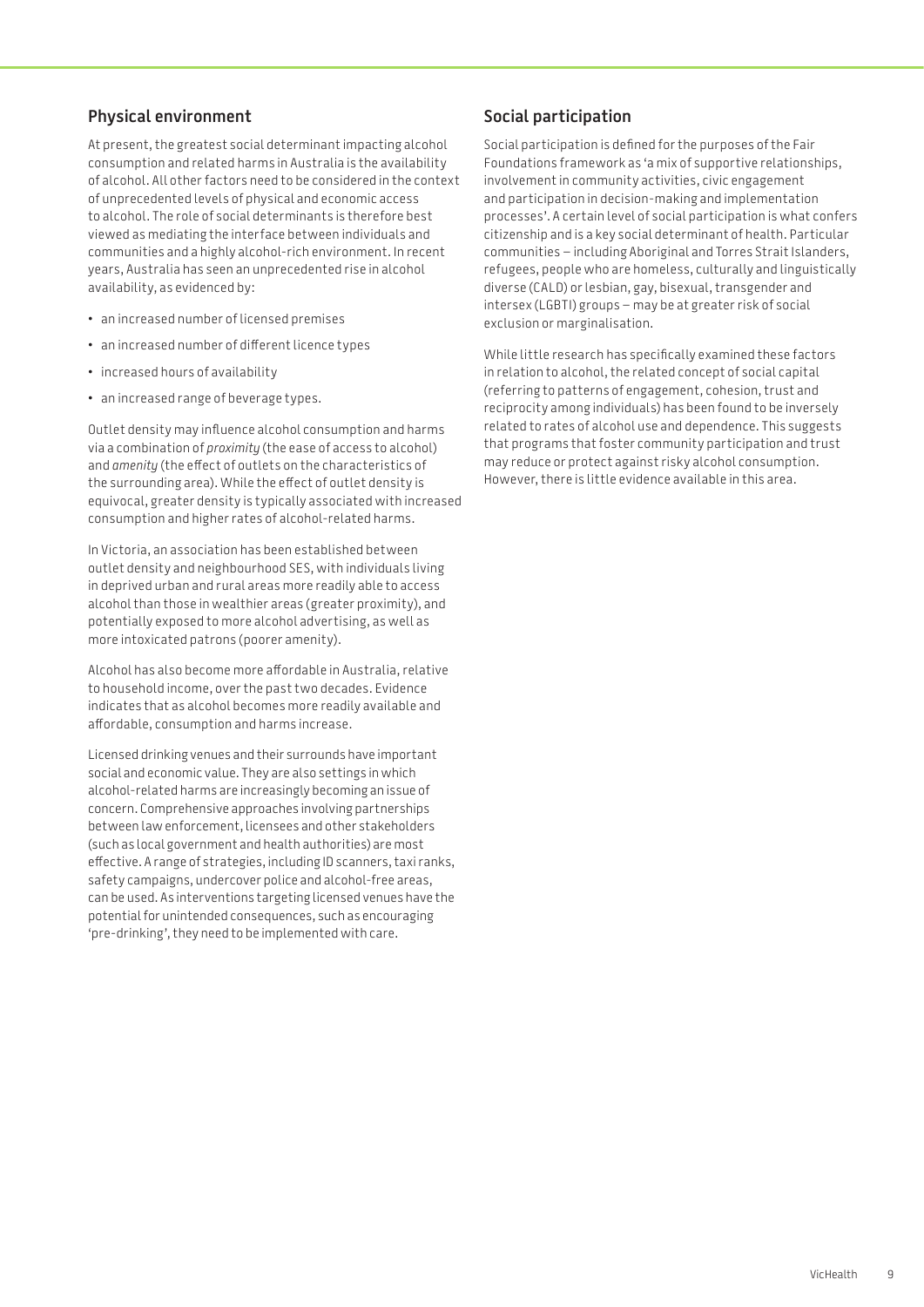### **Health care services**

The accessibility and quality of health care services strongly influence individual health outcomes. Public health services are essential for enhancing access to treatment for alcoholdependent persons, and are a key feature of initiatives designed to address social determinants at the tertiary level. However, the effectiveness of health care services relies on the extent to which disadvantaged populations are aware of their existence, and are able/willing to access their offerings.

Factors affecting access to alcohol-related treatment and support in health care settings among vulnerable and marginalised populations include:

- • availability and knowledge of services
- • costs involved in accessing services
- • attendance at local health care services (as provision of alcohol-related interventions often occurs at the instigation of a health care provider)
- • stigmatisation and/or economic barriers, making mainstream alcohol services inaccessible or inappropriate
- Lack of privacy or anonymity in public health care facilities (especially in smaller communities).

Co-occurring mental health and substance use problems ('comorbidity') are common, and are often reported by service providers to be the expectation rather than the exception. The combination of two highly stigmatised conditions (i.e. mental health issues and alcohol use) can lead to difficulties in both diagnosing problems and accessing appropriate treatment. Moreover, both of these conditions are strongly associated with a range of other adverse effects and outcomes, including interpersonal violence, injury and homelessness. Receiving the right treatment at an appropriate point in time is challenged further if individuals come from marginalised groups (such as Aboriginal and Torres Strait Islanders, CALD or LGBTI groups), are located in a rural or remote area, or are economically disadvantaged.

While collaborative care has the potential to improve outcomes for clients, reconciling alcohol-related and mental healthrelated service approaches continues to be challenging.

Tailored strategies aimed at improving the accessibility and effectiveness of health care services for people with the greatest need are required to address inequities within these services. Marginalised population groups are exposed to numerous forms of disadvantage, including discrimination, poverty and stress. Interventions within health care settings that do not address these issues within a social-determinants framework are unlikely to result in lasting change. Sensitivity to service users and settings, improving health care workers' capacity to discuss and respond to people with alcohol-related problems from different population groups, referral systems, and strategies to address physical and financial access to services are all important. Successful Aboriginal and Torres Strait Islander health programs generally involve holistic approaches that value Indigenous culture and beliefs, and include local community engagement.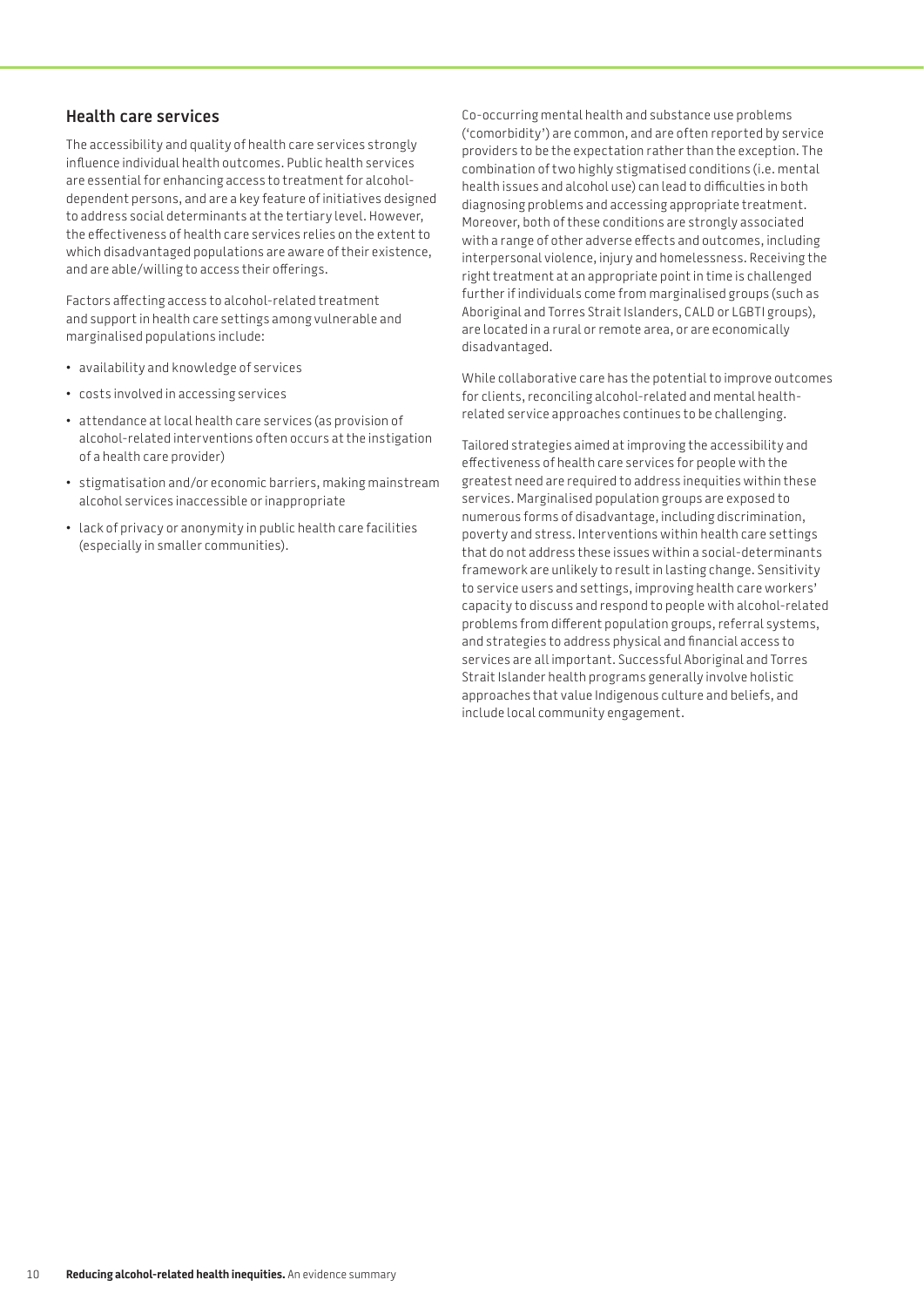# **Individual health-related factors**

Interventions that target individual health-related factors can be divided into three levels: primary, secondary and tertiary. They can take place in a range of settings, including schools, workplaces, sporting organisations, health care services and communities. A range of information and communication technologies, including mobile phones, computer games, online social networks and apps, are also now commonly used to target risky drinking behaviours. These tools have shown some promise, particularly among young people. However, technology-based interventions have potential to increase inequities and compound issues of social exclusion because disadvantaged groups tend to have more limited technological literacy and/or access.

# **Primary interventions**

Primary interventions target the whole population, regardless of their level of vulnerability to risky alcohol consumption and alcohol-related harms. They range from public health campaigns and education interventions to random breath testing.

## **Secondary interventions**

Secondary prevention occurs when serious risk factors become apparent. The goal at this point in time is to prevent or reduce harm to individuals and the wider community. Preventing problems among vulnerable populations from escalating can make an important contribution to promoting equal health outcomes across the social gradient.

Potential strategies with some, although limited, evidence of effectiveness include screening and brief interventions.

#### **Screening**

Screening is intended to identify and address possible risky alcohol consumption in its early stages, in order to reduce its impact on the individual and the community. Given the pervasiveness of risky alcohol consumption in Australia and the seriousness of associated health consequences, methods for detecting risky consumption have been evaluated in a wide range of health care settings. Favourable locations for screening include general practice and relevant specialists; hospitals, including emergency, mental health and general wards; and welfare and general counselling services.

#### **Brief interventions**

A brief intervention is an opportunistic intercession that takes very little time (as little as 30 seconds), is usually conducted in a one-on-one situation and can be implemented anywhere on the intervention continuum. Brief interventions seek to raise awareness, share knowledge and motivate behaviour change. There is considerable evidence that brief interventions are effective in addressing hazardous and harmful alcohol use in primary health care settings, particularly among middle-aged, male drinkers. This is a cost-effective preventive approach and may be particularly useful in regional and disadvantaged areas. However, care must be taken to improve the effectiveness of brief interventions among vulnerable populations. There is a particular need for further research regarding their use among women, older and younger drinkers, minority ethnic groups and dependent/comorbid drinkers.

# **Tertiary interventions**

Tertiary interventions target the relatively small number of people who are drinking at harmful levels and/or experiencing high levels of alcohol-related harm. Public health services are essential for enhancing access to treatment for alcoholdependent persons, and are a key feature of interventions designed to address social determinants at the tertiary level. However, their effectiveness relies on the extent to which disadvantaged populations are aware of their existence, and are able/willing to access their offerings.

There is a broad range of public and private services available to treat people with alcohol problems and dependence. Traditionally, these have been 'stand-alone' facilities with their own models of service delivery and care. However, in recent years there has been a trend towards collaboration and partnership approaches across sectors. Areas in which these collaborative initiatives are occurring include comorbidity services and service delivery in rural and remote areas.

Evidence-based health care for harmful alcohol use and alcohol dependence in the Australian population appears to be generally effective and cost-effective. However, interventions targeting younger persons (< 25 years) tend to perform less well than those targeting the more mature  $(3 25$  years). Importantly, this differential level of efficacy indicates that treatment has the potential to widen inequalities in alcohol consumption and related harms between older and younger individuals. Research into the most efficacious treatments for young people is required to combat this.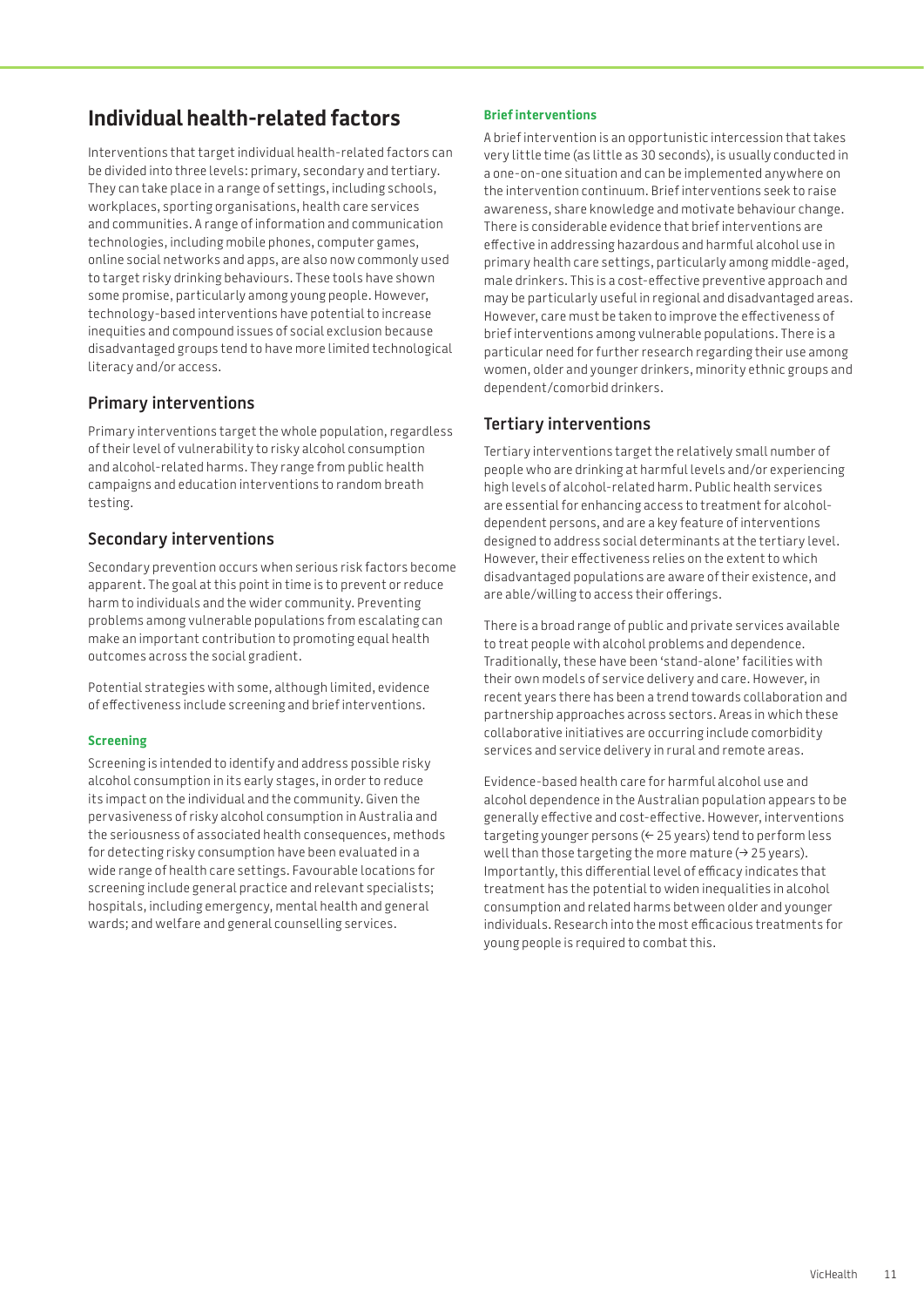# **Priority actions**

### **Priorities for all actions seeking to address health inequities:**

- • Coordinate a blend of measures across all three layers of the Fair Foundations framework, with particular emphasis on, and investment in, the lower two layers to rebalance the current emphasis on individual-level health factors.
- Seek to address both inequities in health outcomes and the wider social determinants of these inequities.
- Incorporate explicit equity objectives.
- • Apply principles of proportionate universalism: interventions should be universal, but the level of support should be proportionate to need.
- • Ensure that targeted supports do not stigmatise particular groups.
- • Promote active and meaningful engagement of a wide range of stakeholders, and increase the diversity of representation at all stages of development and implementation.
- • Conduct a thorough assessment of the needs, assets, preferences and priorities of target communities.
- • Allocate adequate, dedicated capacity and resources to ensure sufficient intensity and sustainability.
- • Monitor and evaluate differential impacts across a range of social indicators to ensure that they achieve their objectives without doing any harm, as well as to strengthen the evidence base for future interventions.
- Invest in equity-focused training and capacity building in both health and non-health sectors, from front-line staff to policy and program decision-makers.
- • Make strategies flexible and adaptable at the local level.

### **Priorities for action within each layer of the Fair Foundations framework:**

#### **Socioeconomic, political and cultural context**

- Develop and maintain a national focus on the social determinants of health inequities.
- • Establish coordination mechanisms to ensure a coherent approach and joint action across government.
- Implement town-planning, zoning and licensing regulations to control the physical availability of alcohol and prevent the disproportionate clustering of outlets in disadvantaged areas.
- • Utilise health, education and welfare policies to improve the daily living conditions of disadvantaged population groups.
- • Utilise sport and sporting clubs as a target setting for changing cultural norms associated with drinking.

#### **Daily living conditions**

- • Ensure that at-risk groups have equal access to services and related support mechanisms in school, workplace, health care and community settings.
- • Apply comprehensive, 'whole-of-organisation' approaches to school and workplace interventions.
- • Ensure that interventions aimed at reducing alcohol-related harms in and around licensed venues involve partnerships between law enforcement, licensees and other stakeholders.
- • Use tailored strategies within a social-determinants framework to improve the accessibility and effectiveness of health care services for marginalised groups.

#### **Individual health-related factors**

- • Implement strategies to ensure that disadvantaged or atrisk groups who do not have equal access to intervention sites and related support mechanisms are not overlooked in recruitment processes, or precluded from ongoing engagement by social or economic constraints.
- • Tailor interventions for subgroups (e.g. by gender and age) within target populations.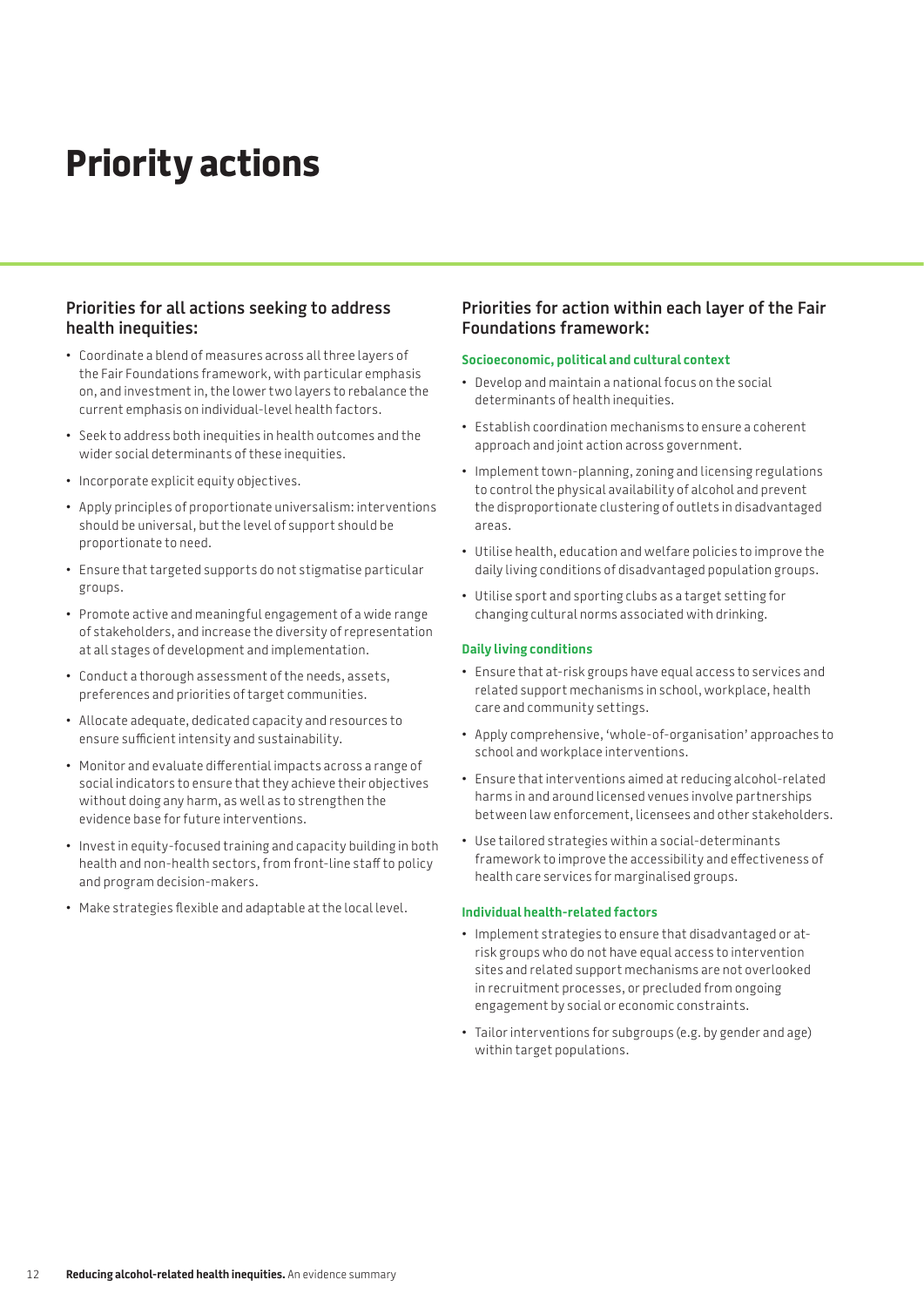# **Priority evidence gaps**

- • Disaggregated data on alcohol use and related harms among different population groups in Australia, including those with comorbid physical or mental health problems, those living in rural or remote areas, refugees, older people, and Aboriginal and Torres Strait Islanders.
- • Evidence on the effectiveness of interventions explicitly aimed at reducing inequities in alcohol consumption.
- • Impacts of restrictions on alcohol trading hours, socialparticipation initiatives, bans/restrictions on alcohol marketing and advertising, ignition locks, vehicle impounding, DUI Courts, and screening and brief interventions in different population groups.
- • Evidence on the effectiveness of early childhood and schoolbased interventions at reducing inequities in alcohol use and related harm.
- • Evidence on effective strategies to increase abstinence from alcohol, or reduced alcohol use, among vulnerable pregnant women.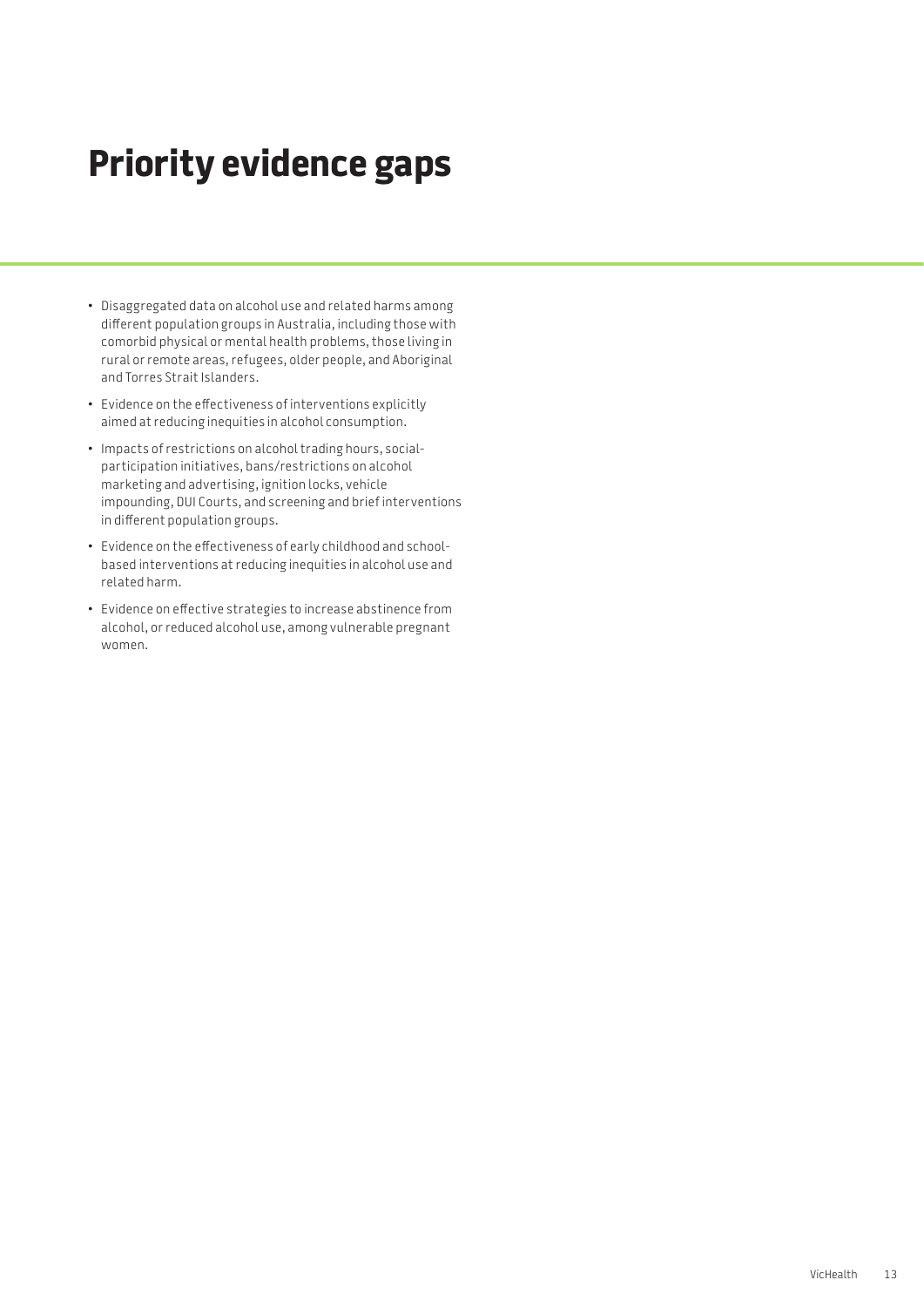# **Bibliography**

Adams J, Witten K, Conway K. Community development as health promotion: evaluating a complex locality-based project in New Zealand. *Community Development Journal*. 2007;44(2):140–57.

AER Foundation. *Fun and forgetting: alcohol and other drug use by African young people in Hobart*. AER Foundation, 2005.

AIHW. *2010 National Drug Strategy Household Survey Report*. Canberra: Australian Institute of Health and Welfare, 2011.

AIHW. *A Picture of Australia's Children 2009*. Canberra: Australian Institute of Health and Welfare, 2009.

AIHW. *Australia Guidelines to Reduce Health Risks from Drinking Alcohol*. Canberra: Australian Institute of Health and Welfare, 2009.

AIHW. *The Health of Australia's Prisoners 2012*. Canberra: Australian Institute of Health and Welfare, 2013.

ANCD. *Alcohol Action Plan*. Canberra: Australian National Council on Drugs, 2013.

Anderson P, Chrisholm D, Fuhr D. Effectiveness and costeffectiveness of policies and programmes to reduce the harm caused by alcohol. *The Lancet*. 2009;373:2234–46.

Anikeeva O, Peng B, Hiller J, Philip R, Roder D, Gil-Soo HT. The health status of migrants in Australia: a review. *Asia-Pacific Journal of Public Health*. 2010;22:159–95.

ANPHA. *Alcohol advertising: the effectiveness of current regulatory codes in addressing community concerns*. Canberra: Australian National Preventative Health Agency, 2012.

Aslund C, Nilsson KW. Social capital in relation to alcohol consumption, smoking, and illicit drug use among adolescents: a cross-sectional study in Sweden. *International Journal for Equity in Health*. 2013;12:33.

Australian Bureau of Statistics. *Apparent Consumption of Alcohol, Australia, 2012–13*. Canberra: Australian Bureau of Statistics, 2014.

Australian Human Rights Commission. *In Our Words African Australians: A Review of Human Rights and Social Inclusion Issues*. Sydney: Australian Human Rights Commission, 2010.

Australian Institute for Primary Care. *Comorbidity Treatment Service Model Evaluation*. Melbourne: Australian Institute for Primary Care, La Trobe University, 2009.

Australian Institute of Health and Welfare. *8146.0 – Household Use of Information Technology, Australia, 2012–13*. Canberra: Australian Institute of Health and Welfare, 25 February 2014. Report No.: 8146.0.

Babor T, Caetano R, Casswell S, Edwards G, Giesbrecht N, Graham K, et al. *Alcohol: no ordinary commodity: research and public policy*. Oxford: Oxford University Press; 2010.

Bahr SJ, Masters AL, Taylor BM. What works in substance abuse treatment programs for offenders? *The Prison Journal*. 2012;92(2):155–74.

Battams S, Roche AM, Fischer J, Lee N, Cameron J, Kostadinov V. Workplace risk factors for anxiety and depression in maledominated industries: a systematic review. *Health Psychology and Behavioral Medicine*. 2014;2(1):983–1008.

Baum F, Begin M, Houweling TAJ, Taylor S. Changes not for the fainthearted: reorienting health care systems toward health equity through action on the social determinants of health. *American Journal of Public Health*. 2009;99(11):1967–74.

Baum F, Fisher M. Are the national preventative health initiatives likely to reduce health inequities? *Australian Journal of Primary Health*. 2011;17:320–26.

Beirness DJ, Marques PR. Alcohol ignition interlock programs. *Traffic Injury Prevention*. 2004;5(3):299–308.

Berends L, MacLean S, Hunter B, Mugavin J, Carswell S. Implementing alcohol and other drug interventions effectively: how does location matter? *The Australian Journal of Rural Health*. 2011;19(4):211–17.

Berry J, Pidd K, Roche A, Harrison J. Prevalence and patterns of alcohol use in the Australian workforce: findings from the 2001 National Drug Strategy Household Survey. *Addiction*. 2007;102(9):1399–410.

Bloomfield K, Grittner U, Kramer S, Gmel G. Social inequalities in alcohol consumption and alcohol-related problems in the study countries of the EU concerted action 'gender, culture and alcohol problems': a multi-national study. *Alcohol and Alcoholism*. 2006;41(S1).

Boden JM, Fergusson DM, Horwood LJ. Alcohol misuse and relationship breakdown: findings from a longitudinal birth cohort. *Drug and Alcohol Dependence*. 2013;133:115–20.

Borlagdan J, Freeman T, Duvnjak A, Lunnay B, Bywood P, Roche A. *From ideal to reality*. Adelaide: National Centre for Education and training in Addiction, 2010.

Bowden JA, Delfabbro P, Room R, Miller CL, Wilson C. Alcohol consumption and NHMRC guidelines: has the message got out, are people conforming and are they aware that alcohol causes cancer? *Australian and New Zealand Journal of Public Health*. 2014;38(1):66–72.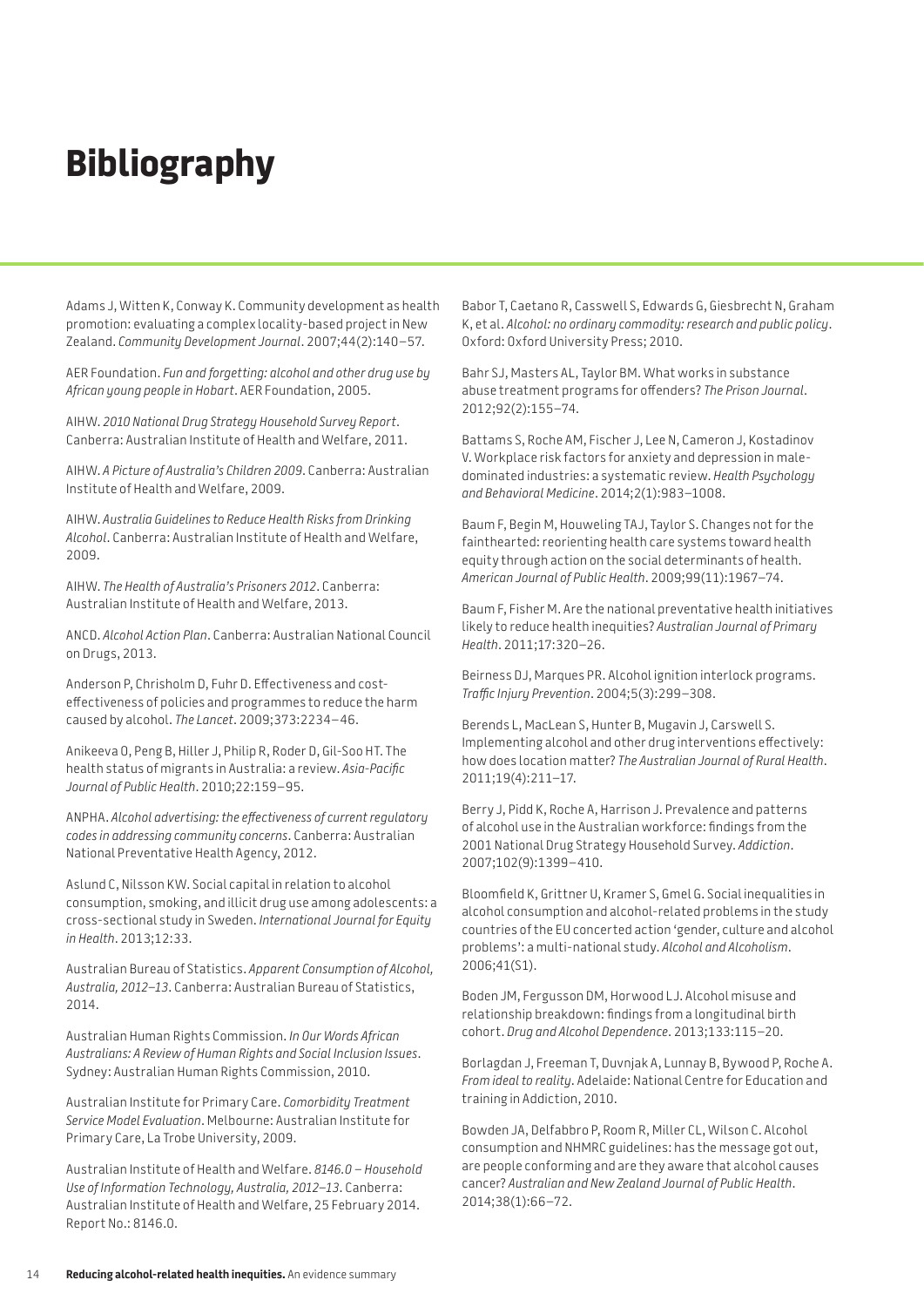Bowring AK, Gold J, Dietze P, Gouilloi M, Van Gemert C, Hellard M. Know your limits: awareness of the 2009 Australian alcohol guidelines among young people. *Drug and Alcohol Review*. 2012;31:213–23.

Brand DA, Saisana M, Rynn LA, Pennoni F, Lowenfels AB. Comparative analysis of alcohol control policies in 30 countries. *PLoS Medicine*. 2007;4(4):752–59.

Bruck D, Ball M, Thomas IR. Fire fatality and alcohol intake: analysis of key risk factors. *Journal of Studies on Alcohol and Drugs*. 2011;72(5):731–36.

Brumby SA, Kennedy A, Mellor D, McCabe MP, Ricciardelli LA, Head A, et al. The alcohol intervention training program (AITP): a response to alcohol misuse in the farming community. *BMC Public Health*. 2011;11:242.

Bryden A, Roberts B, McKee M, Petticrew M. A systematic review of the influence on alcohol use of community level availability and marketing of alcohol. *Health and Place*. 2012;18(2):349–57.

Burns E, Gray R, Smith LA. Brief screening questionnaires to identify problem drinking during pregnancy: a systematic review. *Addiction*. 2010;105:601–14.

Burton S, Dadich A, Soboleva A. Competing voices: marketing and counter-marketing alcohol on Twitter. *Journal of Nonprofit and Public Sector Marketing*. 2013;25(2):186–209.

Carney T, Myers BJ, Louw J, Okwundu CI. Brief school-based interventions and behavioral outcomes for substanceusing adolescents. *Cochrane Database of Systematic Reviews*. 2014;2:Art. No.: CD008969.

Casswell S, Pledger M, Hooper R. Socioeconomic status and drinking patterns in young adults. *Addiction*. 2003;98:601–10.

Chaloupka F, Grossman M, Saffer H. The effects of price on alcohol consumption and alcohol-related problems. *Alcohol Research and Health*. 2002;26(1):22–34.

Chikritzhs T, Fillmore K, Stockwell T. A healthy dose of scepticism: four good reasons to think again about protective effects of alcohol on coronary heart disease. *Drug and Alcohol Review*. 2009;28:441–44.

Clarke P, Nieuwenhuijsen ER. Environments for healthy ageing: a critical review. *Maturitas*. 2009;64(1):14–19.

Clayton A, Beirness D. *Road safety research report 89: a review of international evidence on the use of alcohol ignition interlocks in drink-drive offences*. London: Department for Transport, 2008.

Cobiac L, Vos T, Doran C, Wallace A. Cost-effectiveness of interventions to prevent alcohol-related disease and injury in Australia. *Addiction*. 2009;104:1646–55.

Cochran BN, Cauce AM. Characteristics of lesbian, gay, bisexual, and transgender individuals entering substance abuse treatment. *Journal of Substance Abuse Treatment*. 2006;30:135–46.

Cochran BN, Peavy M, Robohm JS. Do specialized services exist for LGBT individuals seeking treatment for substance misuse? A study of available treatment programs. *Substance Use & Misuse*. 2007;42:161–76.

Collins D, Lapsley H. *The costs of tobacco, alcohol and illicit drug abuse to Australian society in 2004/05*. Canberra: Department of Health and Ageing 2008.

Collins S, E., Clifasefi SK, Dana EA, Andrasik MP, Stahl N, Kirouac M, et al. Where harm reduction meets housing first: exploring alcohol's role in a project-based housing first setting. *International Journal of Drug Policy*. 2012;23:111–19.

Collins S, E., Malone DK, Clifasefi SK. Housing retention in single-site housing first for chronically homeless individuals with severe alcohol problems. *American Journal of Public Health*. 2013;103(S2):S269–S74.

Commonwealth of Australia. *Australia's Future Tax System: Report to the Treasurer*. Canberra: Commonwealth of Australia, 2010.

Corry J, Sanderson K, Issakidis C, Andrews G, Lapsley H. Evidence-based care for alcohol use disorders is affordable. *Journal of Studies on Alcohol*. 2004;65(4):521–29.

Crockett JA, Hart L, Greig J. Assessment of the efficacy and performance of the New South Wales Rural Mental Health Support Line. *The Australian Journal of Rural Health*. 2009;17(5):282–83.

CSDH. *Closing the gap in a generation: health equity through action on the social determinants of health*. Final Report of the Commission on Social Determinants of Health. Geneva: World Health Organization, 2008.

Cugelman B, Thelwall M, Dawes P. Online interventions for social marketing health behavior change campaigns: a meta-analysis of psychological architectures and adherence factors. *Journal of Medical Internet Research*. 2011;13(1):e17.

Dahlgren G, Whitehead M. *Levelling up (part 2): a discussion paper on European strategies for tackling social inequities in health*. WHO Collaborating Centre for Policy Research on Social Determinants of Health, University of Liverpool, 2006.

Dalziel K, Segal L, Mortimer D. Review of Australian health economic evaluation – 245 interventions: what can we say about cost effectiveness? *Cost Effectiveness and Resource Allocation: C/E*. 2008;6:9.

Deehan A. The prevention of alcohol-related crime: operationalising situational and environmental strategies. *Crime Prevention and Community Safety*. 2004;6(1):43–52.

Degenhardt L, Hall W. Patterns of co-morbidity between alcohol use and other substance use in the Australian population. *Drug and Alcohol Review*. 2003;22:7–13.

Deloitte Access Economics. *An economic analysis for Aboriginal and Torres Strait Islander offenders: prison vs residential treatment*. Canberra: Indigenous Drug and Alcohol Committee & Australian National Council on Drugs, 2012.

Department of Transport and Main Roads Queensland. *Drink driving in Queensland: a discussion paper*. Brisbane: Department of Transport and Main Roads, 2010.

Dietze PM, Jolley DJ, Chikritzhs TN, Clemens S, Catalano P, Stockwell T. Income inequality and alcohol attributable harm in Australia. *BMC Public Health*. 2009;9.

Doherty SJ, Roche A. *Alcohol and Licensed Premises: Best Practice in Policing*. Payneham, SA: National Drug Law Enforcement Research Fund, 2003.

Donato-Hunt C, Munot S, Copeland J. Alcohol, tobacco and illicit drug use among six culturally diverse communities in Sydney. *Drug and Alcohol Review*. 2012;31:881–89.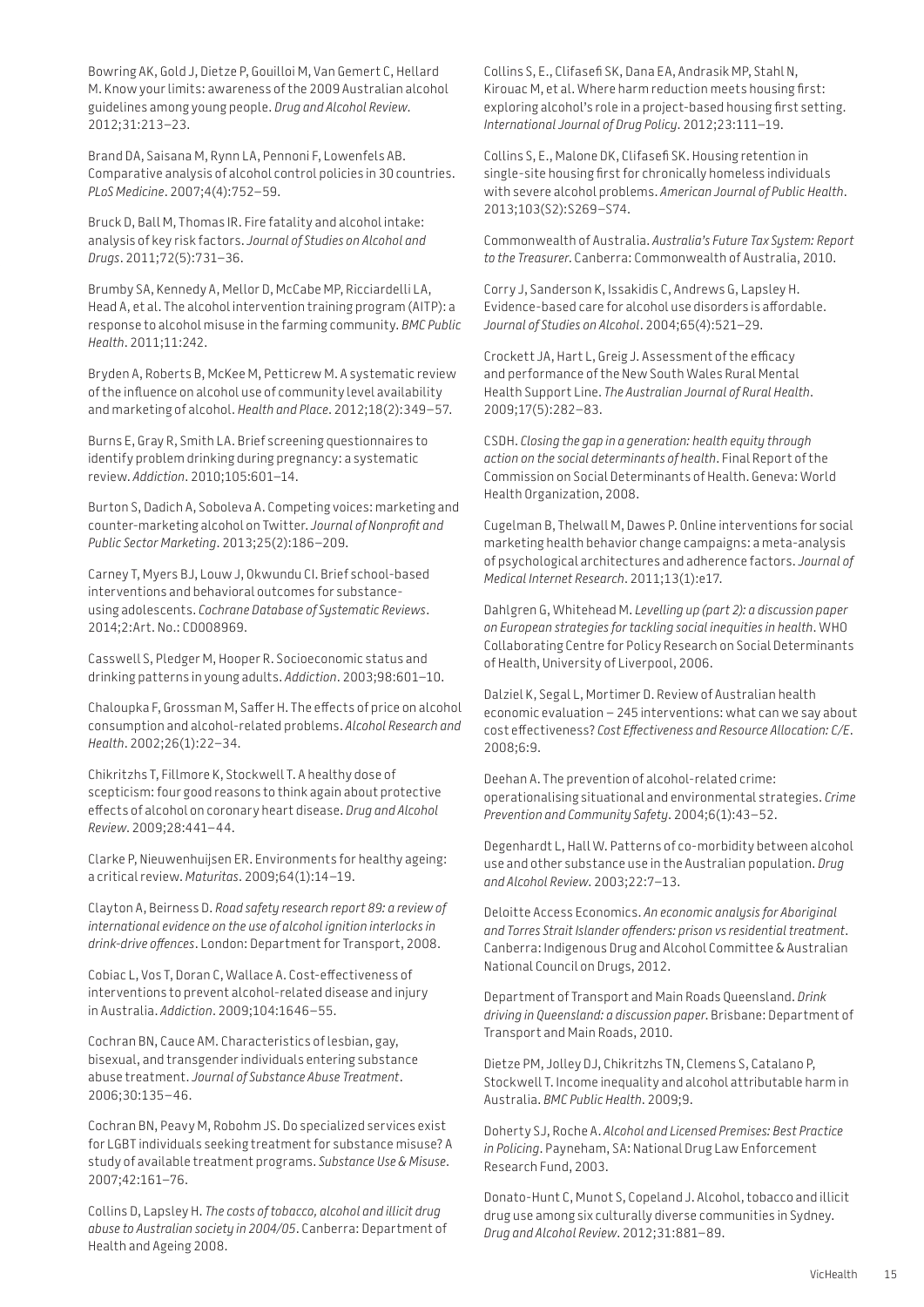D'Onofrio G, Fiellin DA, Pantalon M, Chawarski M, Owens P, Degutis L, et al. A brief intervention reduces hazardous and harmful drinking in emergency department patients. *Annals of Emergency Medicine*. 2012;60(2).

Doran C, Vos T, Cobiac L, Hall W, Asamoah I, Wallace A, et al. *Identifying cost-effective interventions to reduce the burden of harm associated with alcohol misuse in Australia*. Brisbane: University of Queensland, 2008.

Doran CM, Byrnes JM, Cobiac LJ, Vandenberg B, Vos T. Estimated impacts of alternative Australian alcohol taxation structures on consumption, public health and government revenues. *Medical Journal of Australia*. 2013;199(9):619–22.

Duff C, Munro G. Preventing alcohol-related problems in community sports clubs: the Good Sports program. *Substance Use & Misuse*. 2007;42:1991–2001.

Duncan B. Engaging Culturally Diverse Communities. *Of Substance: The National Magazine on Alcohol, Tobacco and Other Drugs*. 2010;8(1):26.

Elder RW, Voas R, Beirness D, Shults RA, Sleet DA, Nichols JL, et al. Effectiveness of ignition interlocks for preventing alcoholimpaired driving and alcohol-related crashes: a community guide systematic review. *American Journal of Preventive Medicine*. 2011;40(3):362–76.

Elliott E. Australia plays 'catch-up' with fetal alcohol spectrum disorders. *International Journal of Alcohol and Drug Research*. 2014;3(1):121–25.

Erskine S, Maheswaran R, Pearson T, Gleeson D. Socioeconomic deprivation, urban-rural location and alcohol-related mortality in England and Wales. *BMC Public Health*. 2010;10(1):99.

Ezard N. Substance use among populations displaced by conflict: a literature review. *Disasters*. 2012;36(3):533–57.

Ferris J, Mazerolle L, King M, Bates L, Bennett S, Devaney M. Random breath testing in Queensland and Western Australia: examination of how the random breath testing rate influences alcohol related traffic crashes. *Accident Analysis & Prevention*. 2013;60:181–88.

Field C, Klimas J, Barry J, Bury G, Keenan E, Lyons S, et al. Alcohol screening and brief intervention among drug users in primary care: a discussion paper. *Irish Journal of Medical Science*. 2012;181(2):165–70.

Fillmore K, Stockwell T, Chikritzhs T, Bostrom A, Kerr W. Moderate alcohol use and reduce mortality risk: systematic error in prospective studies and new hypotheses. *Annals of Epidemiology*. 2007;17:S16–S23.

Flensborg-Madsen T, Knop J, Mortensen E, Becker U, Sher L, Grønbæk M. Alcohol use disorders increase the risk of completed suicide – Irrespective of other psychiatric disorders. A longitudinal cohort study. *Psychiatry Research*. 2009;167(1– 2):123–30.

Fone D, Farewell D, White J, Lyons R, Dunstan F. Socioeconomic patterning of excess alcohol consumption and binge drinking: a cross-sectional study of multilevel associations with neighbourhood deprivation. *BMJ Open*. 2013;3(4).

Fosyth AJM, Ellaway A, Davidson N. How might the Alcohol Minimum Unit Pricing (MUP) impact upon local off-sales shops and the communities which they serve? *Alcohol and Alcoholism*. 2014;49(1):96–102.

Foundation House. *Caring for refugee patients in general practice* (4th ed). Melbourne: Foundation House, 2013.

Foundation House. *Responding to challenges of misuse of alcohol and other drugs by young people of refugee backgrounds*. Melbourne: Foundation House, 2013.

Foxcroft D, Tsertsvadze A. Universal multi-component prevention programs for alcohol misuse in young people. *Cochrane Database of Systematic Reviews*. 2011;7 September (9: CD009307).

Foxcroft DR, Tsertsvadze A. Universal alcohol misuse prevention programmes for children and adolescents. *Cochrane Database of Systematic Reviews*. *Perspectives in Public Health*. 2012;132:128–34.

Friel S. *Health equity in Australia: a policy framework based on action on the social determinants of obesity, alcohol and tobacco*. Canberra: Australian National Preventative Health Taskforce, 2009.

Frone MR. *Alcohol and Illicit Drug Use in the Workforce and Workplace*. Washington: American Psychological Association, 2013.

Furtweager NA, De Visser RO. Lack of international consensus in low-risk drinking guidelines. *Drug and Alcohol Review*. 2012;32(1):11–18.

Giskes K, Turrell G, Bentley R, Kavanagh A. Individual and householdlevel socioeconomic position is associated with harmful alcohol consumption behaviours among adults. *Australian and New Zealand Journal of Public Health*. 2011;35(3):270–77.

Graham H. Social determinants and their unequal distribution: clarifying policy understandings. *Milbank Quarterly*. 2004;82(1):101–24.

Graham H. *Unequal Lives: Health and Socioeconomic Inequalities*. England: Open University Press; 2007.

Graham K, Osgood DW, Zibrowski E, Purcell J, Gliksman L, Leonard K, et al. The effect of the Safer Bars programme on physical aggression in bars: results of a randomized controlled trial. *Drug and Alcohol Review*. 2004;23:31–41.

Gray D, Stearne A, Wilson M, Doyle M. *Indigenous-specific alcohol and other drug interventions: continuities, changes and areas of greatest need*. Canberra: Australian National Council on Drugs, 2010.

Gray I, editor. *The Impact of Drunk Driving on the Justice System. Alcohol Interlocks: Taking Research to Practice – Proceedings of the 10th International Alcohol Interlock* Symposium, 25–28 October 2009. Melbourne, Australia, 2010.

Greenwood GL, EP Gruskin, LGBT tobacco and alcohol disparities. In: Meyer IH, Northridge ME, editors. *The Health of Sexual Minorities*. US: Springer, 2007.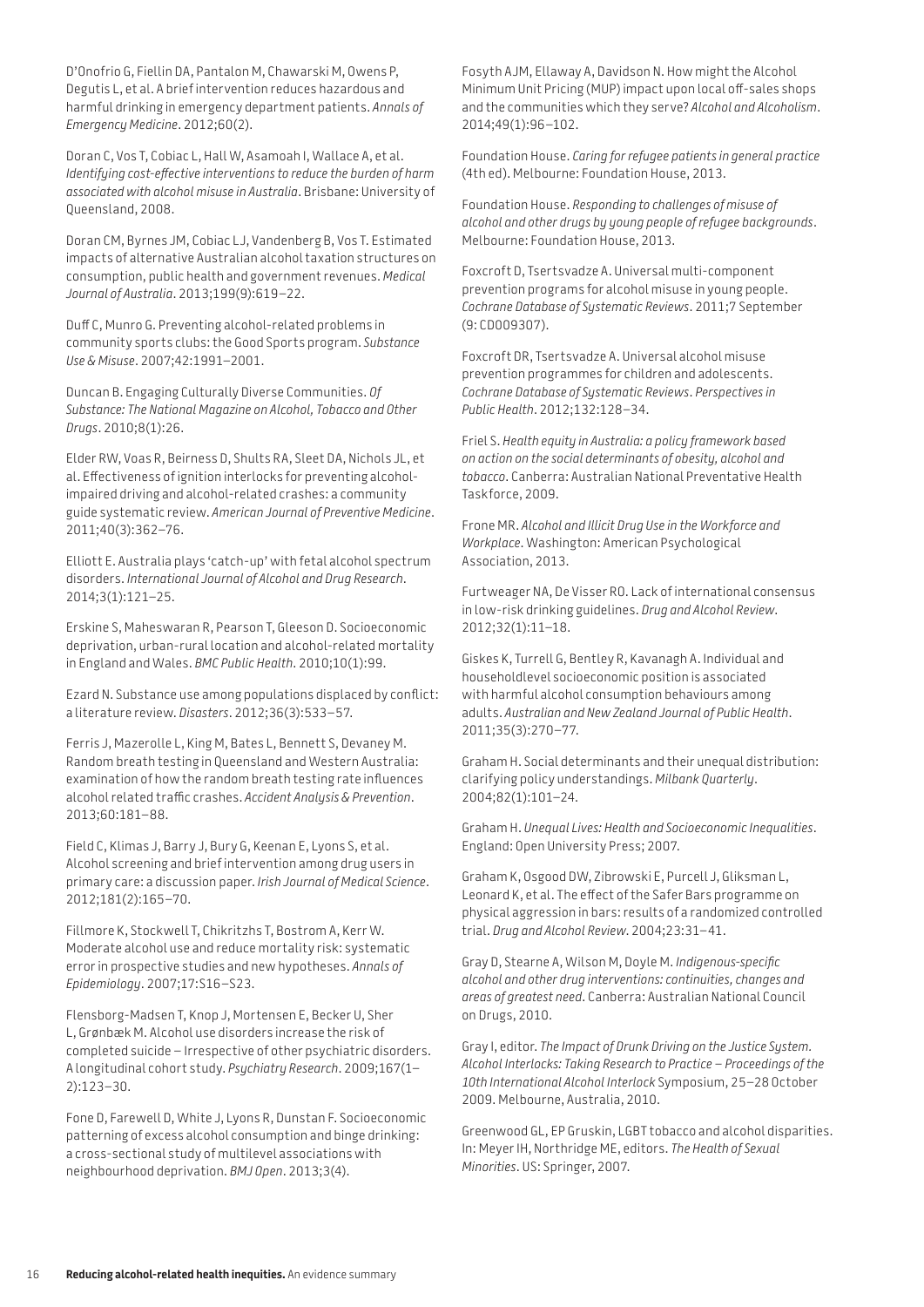Grittner U, Kuntsche S, Gmel G, Bloomfield K. Alcohol consumption and social inequality at the individual and country levels – results from an international study. *The European Journal of Public Health*. 2013;23(2):332–39.

Hackbarth D, Schnopp-Wyatt D, Katz D, Williams J, Silvestri B, Pfleger M. Collaborative research and action to control the geographic placement of outdoor advertising of alcohol and tobacco products in Chicago. *Public Health Reports*. 2001;116(6):558.

Hahn RA, Kuzara JL, Elder R, Brewer R, Chattopadhyay S, Fielding J, et al. Effectiveness of policies restricting hours of alcohol sales in preventing excessive alcohol consumption and related harms. *American Journal of Preventive Medicine*. 2010;39(6):590–604.

Harrison L, Gardiner E. Do the rich really die young? Alcohol‐ related mortality and social class in Great Britain, 1988–94. *Addiction*. 1999;94(12):1871–80.

Hay GC, Whigham PA, Kypri K, Langley JD. Neighbourhood deprivation and access to alcohol outlets: a national study. *Health and Place*. 2009;15:1086–93.

Heard G. Partnerships at the 2006 Census: preliminary findings. *People and Place*. 2008;16(1):31–39.

Heather N. Drinking guidelines are essential in combating alcoholrelated harm: comments on the new Australian and Canadian guidelines. *Drug and Alcohol Review*. 2012;31(2):153–55.

Howat P, Sleet D, Elder R, Maycock B. Preventing alcoholrelated traffic injury: a health promotion approach. *Traffic Injury Prevention*. 2004;5(3):208–19.

Huckle T, You R, Casswell S. Socio-economic status predicts drinking patterns but not alcohol-related consequences independently. *Addiction*. 2010;105(7):1192–202.

Jensen CD, Cushing CC, Aylward BS, Craig JT, Sorell DM, Steele RG. Effectiveness of motivational interviewing interventions for adolescent substance use behavior change: a metaanalytic review. *Journal of Consulting and Clinical Psychology*. 2011;79(4):433–40.

Jiang H, Livingston M, Manton E. The dynamic effects of random breath testing on traffic accidents in Australian states. 20th International Conference on Alcohol, Drugs and Traffic Safety; Brisbane, 2013.

Johnston V, Smith L, Roydhouse H. The health of newly arrived refugees to the Top End of Australia: results of a clinical audit at the Darwin Refugee Health Service. *Australian Journal of Primary Health*. 2012;18:242–47.

Jonas H, Dobson A, Brown W. Patterns of alcohol consumption in young Australian women: sociodemographic factors, health related behaviours and physical health. *Australian and New Zealand Journal of Public Health*. 2000;24(2):185–91.

Jones SC, Hall D, Munro G. How effective is the revised regulatory code for alcohol advertising in Australia? *Drug and Alcohol Review*. 2008;27:29–38.

Jones-Webb R, et al. Drinking settings, alcohol consumption, and sexual risk behavior among gay men. *Addictive Behaviors*. 2013;38(3):1824–30.

Kahsay F. *African Alcohol Awareness (AAA) Study*. Queensland: Ethnic Communities Council of Queensland, 2012.

Kelly J, Davis C, Schlesinger C. Substance use by same sex attracted young people: prevalence, perceptions and homophobia. *Drug and Alcohol Review*. 2014.

Kennedy AJ, Mellor D, McCabe MP, Ricciardelli LA, Brumby S, Head A, et al. Training and experience of nurses in responding to alcohol misuse in rural communities. *Public Health Nursing*. 2013;30(4):332–42.

Kerr WC, Stockwell T. Understanding standard drinks and drinking guidelines. *Drug and Alcohol Review*. 2012;31(2):200–5.

Kifle T, Kler P. The financial satisfaction of African immigrants in Australia. *Australasian Review of African Studies*. 2008;29(1/2):66–77.

Klein H. Health inequality, social exclusion and neighbourhood renewal: can place-based renewal improve the health of disadvantaged communities? *Australian Journal of Primary Health*. 2004;10(3):110–19.

Kuntsche E, Rehm J, Gmel G. Characteristics of binge drinkers in Europe. *Social Science & Medicine*. 2004;59:113–27.

Laslett A, Catalano P, Chikritzhs T, Dale CE, Doran C, Ferris J, et al. *The range and magnitude of alcohol's harm to others*. Canberra: Alcohol Education and Rehabilitation Foundation, 2010.

Laslett AM, Ferris J, Dietze P, Room R. Social demography of alcohol-related harm to children in Australia. *Addiction*. 2012;107(6):1082–89.

Leal L, King MJ, Lewis IM. Profiling drink driving offenders in Queensland. *Journal of the Australasian College of Road Safety*. 2008;19(2):47–54.

Lee N, Cameron J, Roche A, Battams S. What works in school based alcohol education: a systematic review. (Under review.).

Lee N, Roche A, Duraisingam V, Fischer J, Cameron J, Pidd K. A systematic review of alcohol interventions among workers in male-dominated industries. *Journal of Men's Health* (Submitted.).

Liang W, Chikritzhs T. Brief report: marital status and alcohol consumption behaviours. *Journal of Substance Use*. 2012;17(1):84–90.

Lim S, Vos T, Flaxman A, Danaei G, Shibuya K, Adair-Rohani H, et al. A comparative risk assessment of burden of disease and injury attributable to 67 risk factors and risk factor clusters in 21 regions, 1990–2010: a systematic analysis for the Global Burden of Disease Study 2010. *The Lancet*. 2013;380(9859):2224–60.

Livingston M, Chiiuutzhs T, Room R. Changing the density of alcohol outlets to reduce alcohol-related problems. *Drug and Alcohol Review*. 2007;26(5):557–66.

Livingston M. A longitudinal analysis of alcohol outlet density and domestic violence. *Addiction*. 2011;106:919–25.

Livingston M. The social gradient of alcohol availability in Victoria, Australia. *Australian and New Zealand Journal of Public Health*. 2012;36(1):41–47.

Livingston M. *Using geocoded liquor licensing data in Victoria − the socioeconomic distribution of alcohol availability in Victoria*. Carlton, Australia: VicHealth, 2011.

Loring B. *Alcohol and Inequities: Guidance for Addressing Inequities in Alcohol-Related Harm*. Copenhagen:World Health Organization, 2014.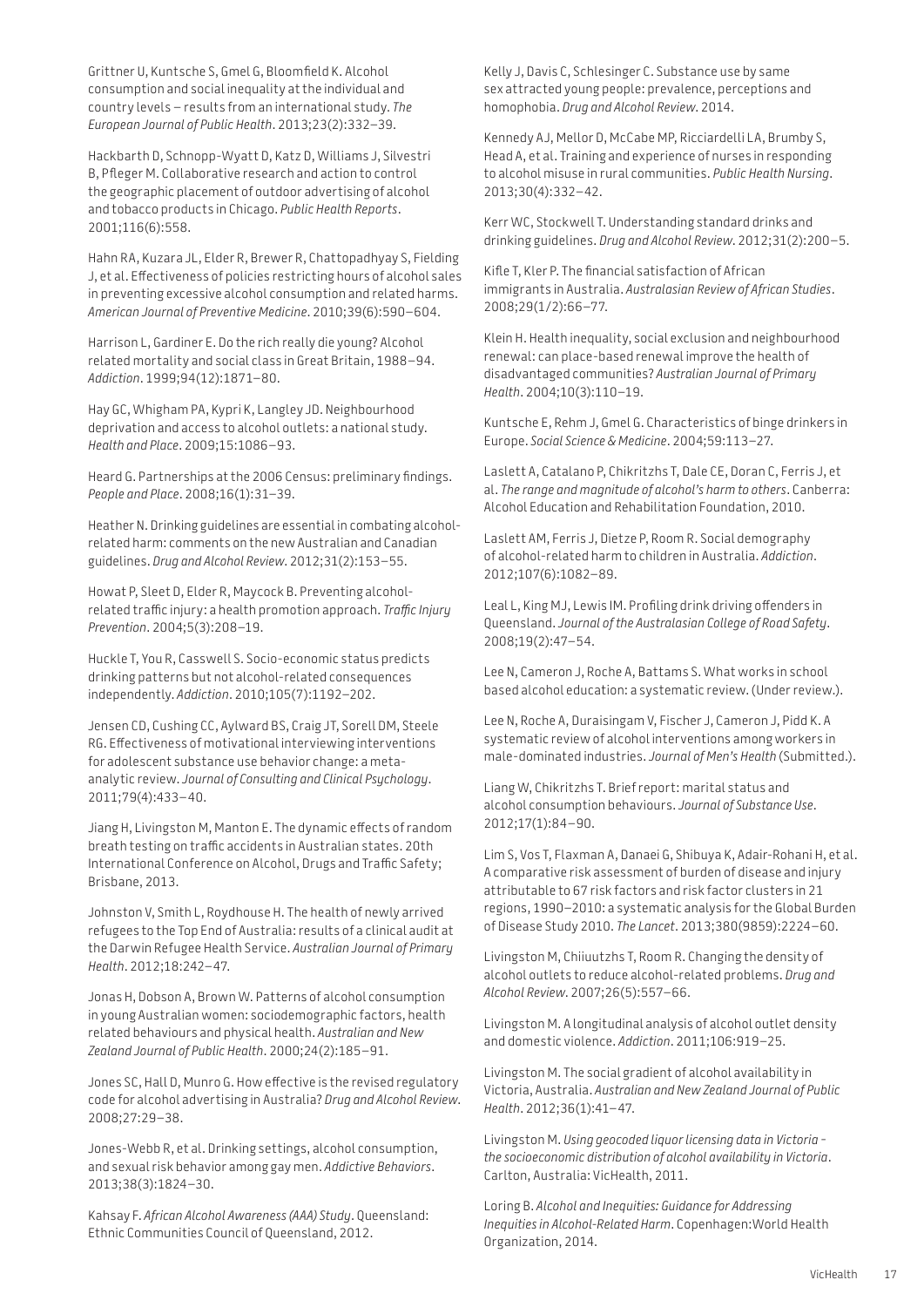Loxley W, Toumbourou JW, Stockwell T, Haines B, Scott K, Godfrey C, et al. *The Prevention of Substance Use, Risk and Harm in Australia: A Review of the Evidence*. Canberra: Commonwealth Department of Health and Ageing, 2004.

Lui S, Terplan M, Smith EJ. Psychosocial interventions for women enrolled in alcohol treatment during pregnancy. *Cochrane Database of Systematic Reviews*. 2008;3:Art. No.: CD006753.

Mäkelä P, Paljärvi T. Do consequences of a given pattern of drinking vary by socioeconomic status? A mortality and hospitalisation follow-up for alcohol-related causes of the Finnish Drinking Habits Surveys. *Journal of Epidemiology and Community Health*. 2008;62(8):728–33.

Mäkelä P. Alcohol-related mortality as a function of socioeconomic status. *Addiction*. 1999;94(6):867–86.

Marmot M, Shipley M, Rose G, Thomas B. Alcohol and mortality: A u-shaped curve. *The Lancet*. 1981;317(8220):580–83.

Martineau F, Tyner E, Lorenc T, Petticrew M, Lock K. Populationlevel interventions to reduce alcohol-related harm: an overview of systematic reviews. *Preventive Medicine*. 2013;57:278–96.

Matzger H, Delucchi K, Weisner C, Ammon L. Does marital status predict long-term drinking? Five-year observations of dependent and problem drinkers. *Journal of Studies on Alcohol*. 2004;65(2):255–65.

McMurran M. Controlled drinking goals for offenders. *Addiction Research and Theory*. 2006;14(1):59–65.

McQueen J, Howe TE, Allan L, Mains D, Hardy V. Brief interventions for heavy alcohol users admitted to general hospital wards. *Cochrane Database of Systematic Reviews*. 2011;August(8).

Meier PS, Purshouse R, Brennan A. Policy options for alcohol price regulation: the importance of modelling population heterogeneity. *Addiction*. 2009;105:383–93.

Mellor D, McCabe MP, Ricciardelli LA, Brumby S, Head A, Mercer-Grant C, et al. Evaluation of an alcohol intervention training program for nurses in rural Australia. *Journal of Research in Nursing*. 2013;18(6):561–75.

Merkes M, Lewis V, Canaway R. Supporting good practice in the provision of services to people with comorbid mental health and alcohol and other drug problems in Australia. Describing key elements of good service models. *Health Services Research*. 2010:10:325.

Midford R. Drug prevention programmes for young people: where have we been and where should we be going? *Addiction*. 2010;105(10):1688–95.

Miller P, Tindall J, Sonderlund A, Groombridge D, Lecathelinais C, Gillham K, et al. *Dealing with alcohol-related harm and the nighttime economy (DANTE): final report*. Canberra: National Drug Law Enforcement Research Fund, 2012.

Morgan AJ, McAtamney A. *Key issues in alcohol-related violence. Research in Practice Summary Paper No. 04*. Canberra: Australian Institute of Criminology, 2009.

Muckle W, Muckle J, Welch V, Tugwell P. Managed alcohol as a harm reduction intervention for alcohol addiction in populations at high risk for substance abuse. *Cochrane Database of Systematic Reviews*. 2012;12:Art. No.: CD006747.

Mulia N, Karriker-Jaffe K. Interactive influences of neighborhood and individual socioeconomic status on alcohol consumption and problems. *Alcohol and Alcoholism*. 2012;47(2):178–86.

Najman JM, Clavarino A, McGee TR, Bor W, Williams GM, Hayatbakhsh MR. Timing and chronicity of family poverty and development of unhealthy behaviors in children: a longitudinal study. *Journal of Adolescent Health*. 2010;46(6):538–44.

Najman JM, Williams GM, Room R. Increasing socioeconomic inequalities in male cirrhosis of the liver mortality: Australia 1981–2002. *Drug and Alcohol Review*. 2007;26(3):273–78.

National Preventive Health Taskforce. *Preventing alcohol-related harm in Australia: a window of opportunity*. Canberra: National Preventive Health Taskforce, 2008.

NDARC. *MISHA 12 month report*. Sydney: National Drug and Alcohol Research Centre, 2011.

Newman L, Biedrzycki K, Baum F. Digital technology use among disadvantaged Australians: implications for equitable consumer participation in digitally-mediated communication and information exchange with health services. *Australian Health Review*. 2012;36(2):125–29.

Nilsen P, Aalto M, Bendtsen P, Seppä K. Effectiveness of strategies to implement brief alcohol intervention in primary healthcare: a systematic review. *Scandinavian Journal of Primary Health Care*. 2006;24(1):5–15.

Nutbeam N. Getting evidence into policy and practice to address health inequalities. *Health Promotion International*. 2004;19(2):137–40.

O'Donnell A, Anderson P, Newbury-Birch D, Schulte B, Schmidt C, Reimer J, et al. The impact of brief alcohol interventions in primary healthcare: a systematic review of reviews. *Alcohol and Alcoholism*. 2013;49(1):66–78.

Oppedal K, Møller A, Pedersen B, Tønnesen H. Preoperative alcohol cessation prior to elective surgery. *Cochrane Database of Systematic Reviews*. 2012;July(7:CD008343).

Osborne K, Baum F, Brown L. *What works? A review of actions addressing the social and economic determinants of Indigenous Health*. Canberra: Commonwealth of Australia, 2013.

Patel V, Flisher A, Hetrick S, McGorry P. Mental health of young people: a global public-health challenge. *The Lancet*. 2007;369(9569):1302–13.

Payne J, Gaffney A. *How much crime is drug or alcohol related? Self-reported attributions of police detainees*. Canberra: Australian Institute of Criminology, 2012.

Peel NM, McClure RJ, Bartlett HP. Behavioral determinants of healthy aging. *American Journal of Preventive Medicine*. 2005;28(3):298–304.

Pennay A, Room R. Prohibiting public drinking in urban public spaces: a review of the evidence. *Drugs: Education, Prevention & Policy*. 2012;19(2):91–101.

Pidd K, Berry J, Roche A, Harrison J. Estimating the cost of alcohol-related absenteeism in the Australian workforce: the importance of consumption patterns. *Medical Journal of Australia*. 2006;185(11):637–41.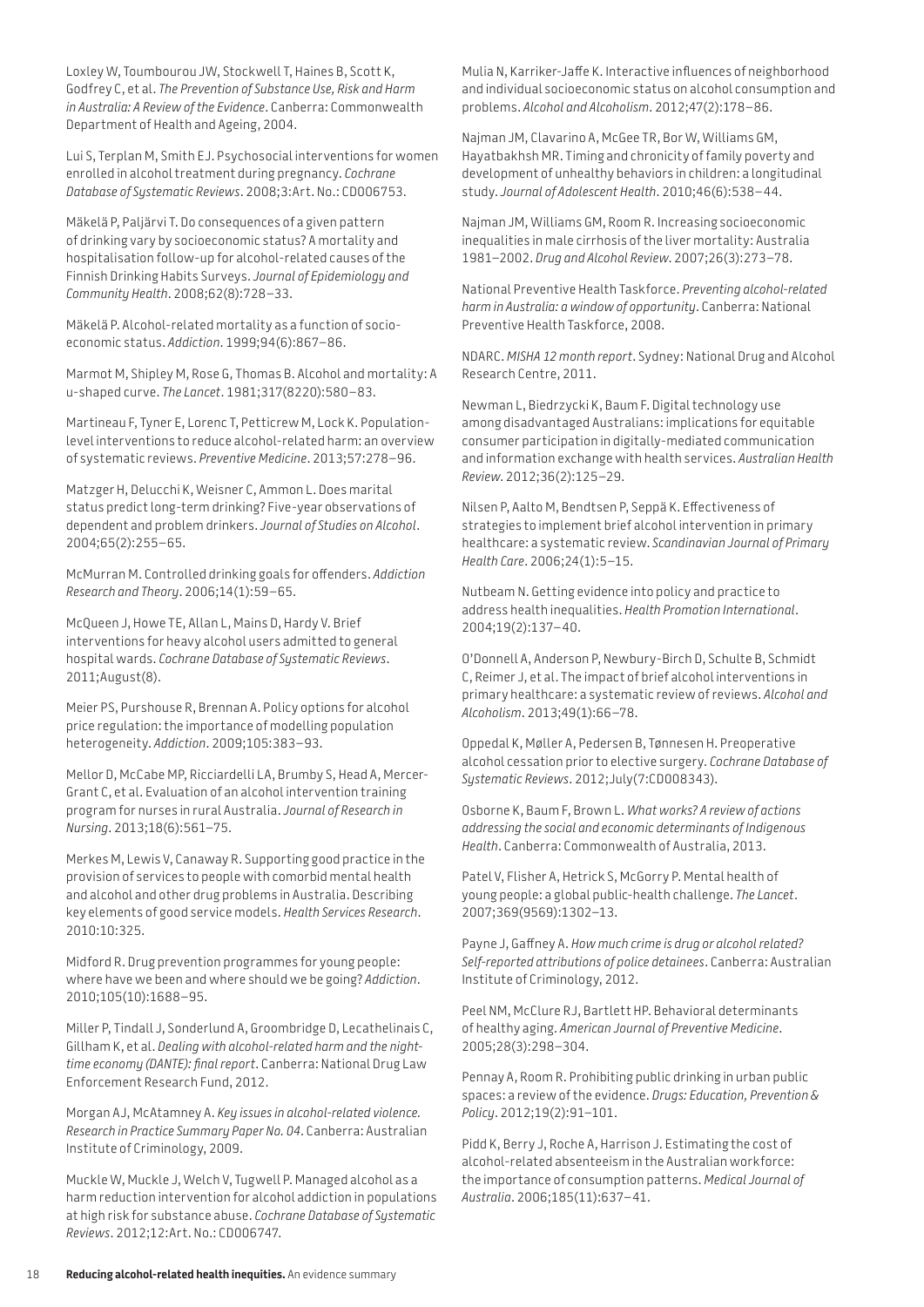Pidd K, Roche A. Changing workplace cultures: an integrated model for the prevention and treatment of alcohol-related problems. In: Moore D, Dietze P, editors. *Drugs and Public Health: Australian Perspectives on Policy and Practice*. Melbourne, Australia: Oxford University Press, 2008.

Pidd K, Roche A, Fischer J. A recipe for good mental health: a pilot randomised controlled trial of a psychological wellbeing and substance use intervention targeting young chefs. *Drugs: Education, Prevention, and Policy*. 2015.

Pollack C, Cubbin C, Ahn D, Winkleby M. Neighbourhood deprivation and alcohol consumption: does the availability of alcohol play a role? *International Journal of Epidemiology*. 2005;34(4):772–80.

Pollock JA, et al. Alcohol use among young men who have sex with men. *Substance Use & Misuse*. 201247(1):12–21.

Posselt M, Galletly C, De Crespigny C, Procter N. Mental health and drug and alcohol comorbidity in young people of refugee background: a review of the literature. *Mental Health and Substance Use*. 2014;7(1):19–30.

Powers JR, Loxton DJ, Burns LA, Shakeshaft A, Elliott EJ, Dunlop AJ. Assessing pregnant women's compliance with different alcohol guidelines: an 11-year prospective study. *Medical Journal of Australia*. 2010;192(12):690–93.

Priest N, Armstrong R, Doyle J, Waters E. Policy interventions implemented through sporting organisations for promoting healthy behaviour change. *Cochrane Database of Systematic Reviews*. 2008;3:Art. No.: CD004809.

Proude E, Lopatko O, Lintzeris N, Haber P. *The Treatment of Alcohol Problems: A Review of the Evidence*. Canberra: Commonwealth Department of Health and Ageing, 2009.

Rahav G, Wilsnack R, Bloomfield K, Gmel G, Kuntsche S. The influence of societal level factors on men's and women's alcohol consumption and alcohol problems. *Alcohol and Alcoholism*. 2006;41(suppl. 1):i47–i55.

Refugee Council of Australia. *Housing issues for refugees and asylum seekers in Australia*. NSW: Refugee Council of Australia, 2013.

Rehm J, Mathers C, Popova S, Thavorncharoensap M, Teerawattananon Y, Patra J. Global burden of disease and injury and economic cost attributable to alcohol use and alcohol-use disorders. *The Lancet*. 2009;373(9682):2223–33.

Renehan E, Dow B, Lin X, Blackberry I, Haapala I, Gaffy E, et al. *Healthy Ageing Literature Review*. Melbourne: National Ageing Research Institute (NARI) and Council on Ageing, VicHealth, 2012.

Renicow K, Soler R, Braithwaite RL, Ahluwalia JS, Butler J. Cultural sensitivity in substance use prevention. *Journal of Community Psychology*. 2000;28(3):271–90.

Richardson E. *A driving while intoxicated/suspended court list for Victoria: background paper*. Melbourne: Monash University, 2013.

Robert Wood Johnson Foundation. *A New Way to Talk about the Social Determinants of Health*. Princeton: Robert Wood Johnson Foundation, 2010.

Robert Wood Johnson Foundation. *Exploring the social determinants of health: work, workplaces and health*. Princeton: Robert Wood Johnson Foundation, 2011.

Roche A, Bywood P, Freeman T, Pidd K, Borlagdan J, Trifonoff A. *The social context of alcohol use in Australia*. Adelaide: National Centre for Education and Training on Addiction (NCETA), Flinders University, 2009.

Roche A, Bywood P, Hughes C, Freeman T, Duraisingam V, Trifonoff A, et al. *The Role of Schools in Alcohol Education*. Canberra: Australian Government Department of Education, Employment & Workplace Relations, 2012.

Roche A, Deehan A. Women's alcohol consumption: emerging patterns, problems and public health implications. *Drug and Alcohol Review*. 2002;21(2):169–78.

Roche A, Duraisingam V, Fischer J, Pidd K, Lee N. Alcohol, men and work: a systematic review of the prevalence of risky drinking amongst males working in male-dominated industries. (Under review.).

Roche A, Duraisingam V, Trifonoff A, Battams S, Freeman T, Tovell A, et al. Sharing stories: Indigenous alcohol and other drug workers' well-being, stress and burnout. *Drug and Alcohol Review*. 2013;32(5):527–35.

Roche A, Pidd K. An RCT of a brief intervention for a high risk population of young workers. 10th Annual Conference of INEBRIA; Rome, 2013.

Roche AM, Bywood P, Hughes C, Freeman T, Duraisingam V, Trifonoff A, et al. *The role of schools in alcohol education*. Adelaide: National Centre for Education and Training on Addiction, Flinders University, 2009.

Roche AM, Steenson T. (2014). Alcohol and liquor licensing: an overview of the legislative frameworks. In: Manton E, Room R, Giorgi C, Thorn M, editors. *Stemming the tide of alcohol: Liquor licensing and the public interest*. Canberra: Foundation for Alcohol Research and Education, in collaboration with The University of Melbourne.

Rodriguez DM, Teesson M, Newton NC. A systematic review of computerised serious educational games about alcohol and other drugs for adolescents. *Drug and Alcohol Review*. 2014;33(2):129–35.

Room R. Stigma, social inequality and alcohol and drug use. *Drug and Alcohol Review*. 2005;24(2):143–55.

Rowland B, Allen F, Tombourou JW. Association of risky alcohol consumption and accreditation in the 'Good Sports' alcohol management programme. *Journal of Epidemiology and Community Health*. 2012;66:684–90.

Saurman E, Lyle D, Perkins D, Roberts R. Successful provision of emergency mental health care to rural and remote New South Wales: an evaluation of the Mental Health Emergency Care – Rural Access Program. *Australian Health Review: a publication of the Australian Hospital Association*. 2014;38(1):58–64.

Savic M, Chur-Hansen A, Mahmood MA, Moore V. Separation from family and its impact on the mental health of Sudanese refugees in Australia: a qualitative study. *Australian and New Zealand Journal of Public Health*. 2013;37(4):383–88.

Schmidt L, Mäkelä P, Rehm J, Room R. *Alcohol: equity and social determinants*. Equity, social determinants and public health programmes. 2010:11.

Senreich E. Are specialized LGBT program components helpful for gay and bisexual men in substance abuse treatment? *Substance Use & Misuse*. 2010;45:1077–96.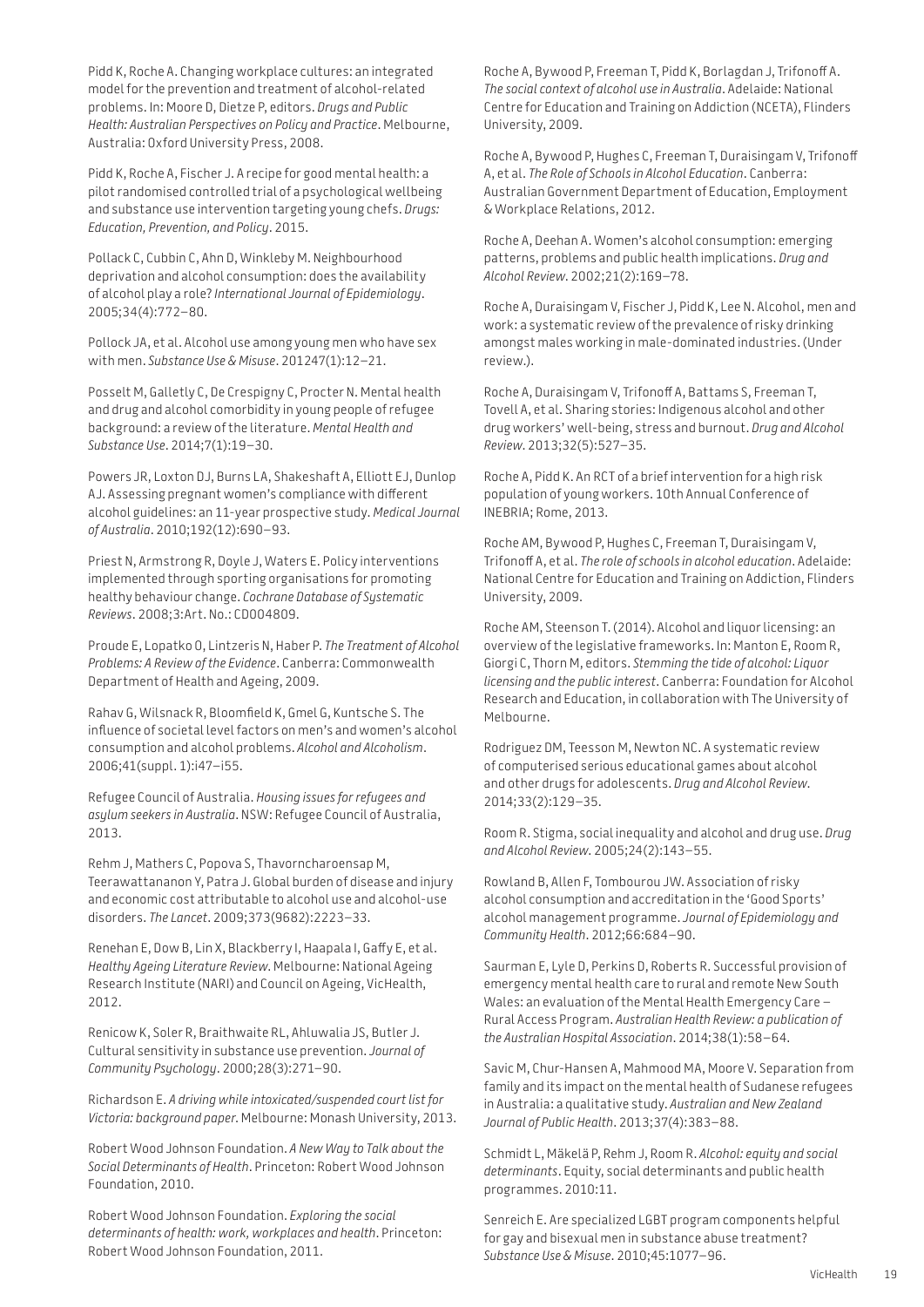Shakeshaft A, Doran C, Petrie D, Breen C, Havard A, Abudeen A, et al. *The Alcohol Action in Rural Communities (AARC) Project*. Sydney: FARE, 2012.

Shults RA, Elder RW, Sleet DA, Nichols JL, Alao MO, Carande-Kulis VG, et al. Reviews of evidence regarding interventions to reduce alcohol-impaired driving. *American Journal of Preventive Medicine*. 2001;21(4):66–88.

South Australia Police. *Alcohol and Crime*. Adelaide: SA Police, 2010.

Stade BC, Bailey C, Dzendoletas D, Sgro M, Dowswell T, Bennett D. Psychological and/or educational interventions for reducing alcohol consumption in pregnant women and women planning pregnancy. *Cochrane Database of Systematic Reviews*. 2009;2:Art. No.: CD004228.

Stanford University. Digital Divide. Available from: [http://](http://cs.stanford.edu/people/eroberts/cs201/projects/digital-divide/start.html) [cs.stanford.edu/people/eroberts/cs201/projects/digital](http://cs.stanford.edu/people/eroberts/cs201/projects/digital-divide/start.html)divide/[start.html.](http://cs.stanford.edu/people/eroberts/cs201/projects/digital-divide/start.html)

Steel Z, Silove D, Phan T, Bauman A. Long-term effect of psychological trauma on the mental health of Vietnamese refugees resettled in Australia: a population-based study. *The Lancet*. 2002;360:1056–62.

Stockwell T, Auld MC, Zhao J, Martin G. Does minimum pricing reduce alcohol consumption? The experience of a Canadian province. *Addiction*. 2012;107(5):912–20.

Stockwell T, Chikritzhs T. Do relaxed trading hours for bars and clubs mean more relaxed drinking? A review of international research on the impacts of changes to permitted hours of drinking. *Crime Prevention and Community Safety*. 2009;11(3):153–70.

*Substance Abuse and Mental Health Services Administration. A Provider's Introduction to Substance Abuse Treatment for Lesbian, Gay, Bisexual, and Transgender Individuals*. Rockville, M. D.: Substance Abuse and Mental Health Services Administration, 2001.

Tait RJ, Christensen H. Internet-based interventions for young people with problematic substance use: a systematic review. *Medical Journal of Australia*. 2010;129(11):S15–S21.

Tay R. Mass media campaigns reduce the incidence of drinking and driving. *Evidence-Based Healthcare and Public Health*. 2005;9(1):26–29.

Trifonoff A, Andrew R, Steenson T, Nicholas R, Roche A. *Liquor licensing legislation in Australia: Part 1*. Adelaide: National Centre for Education and Training on Addiction, Flinders University, 2011.

VicHealth. *Creating healthy workplace: early insights from VicHealth pilot projects*. Melbourne: Victorian Health Promotion Foundation, 2013.

Voas RB, Fell JC, McKnight AS, Sweedler BM. Controlling impaired driving through vehicle programs: an overwiew. *Traffic Injury Prevention*. 2004;5(3):292–98.

Wagenaar A, Toomey TL. Effects of minimum drinking age laws: review and analyses of the literature from 1960 to 2000. *Journal of Studies on Alcohol*. 2002;14:206–25.

Wagenaar AC, Salois MJ, Komro KA. Effects of beverage alcohol price and tax levels on drinking: a meta-analysis of 1003 estimates from 112 studies. *Addiction*. 2009;104:179–90.

Wagenaar AC, Tobler AL, Komro KA. Effects of alcohol tax and price policies on morbidity and mortality: a systematic review. *American Journal of Public Health*. 2010;100(11):2270–78.

Weatherburn D. *The effect of prison on adult re-offending. Contemporary Issues in Crime and Justice Number 143*. Sydney: NSW Bureau of Crime Statistics and Research, 2010.

Weatherburn D. The role of drug and alcohol policy in reducing Indigenous over-representation in prison. *Drug and Alcohol Review*. 2008;27:91–94.

Weaver H, Roberts B. Drinking and displacement: a systematic review of the influence of forced displacement on harmful alcohol use. *Substance Use & Misuse*. 2010;45:2340–55.

Webb G, Shakeshaft A, Sanson-Fisher R, Havard A. A systematic review of workplace interventions for alcohol-related problems. *Addiction*. 2009;104(3):365–77.

Wells S, Graham K, Purcell J. Policy implications of the widespread practice of 'pre-drinking' or 'pre-gaming' before going to public drinking establishments – are current prevention strategies backfiring? *Addiction*. 2009;104:4–9.

White V, Bariola E. *Australian secondary school students' use of tobacco, alcohol, and over-the-counter and illicit substances in 2011*. Melbourne: Centre for Behavioural Research in Cancer: The Cancer Council Victoria, 2012.

Whitehead M. *The Concepts and Principles of Equity and Health*. World Health Organization, Copenhagen, 1990.

WHO. *Global Status Report on Alcohol and Health*. Geneva: World Health Organization, 2011.

Wilkinson R, Marmot M. *Social Determinants of Health: The Solid Facts*. Copenhagen: World Health Organization, 2003.

Wilkinson R, Pickett K. *The Spirit Level: Why Equality is Better for Everyone*. London: Penguin Books; 2010.

Willis C, Lybrand S, Bellamy N. Alcohol ignition interlock programmes for reducing drink driving recidivism. *Cochrane Database of Systematic Reviews*. 2004(3).

Wilsnack R, Wilsnack S, Kristjanson A, VogeltanzHolm N, Gmel G. Gender and alcohol consumption: patterns from the multinational GENACIS project. *Addiction*. 2009;104(9): 1487–500.

Winstanley EL, Steinwachs DM, Ensminger ME, Latkin CA, Stitzer ML, Olsen Y. The association of self-reported neighborhood disorganization and social capital with adolescent alcohol and drug use, dependence, and access to treatment. *Drug and Alcohol Dependence*. 2008;92:173–82.

Wise S. *Trying to connect telecommunications access and affordability among people experiencing financial hardship*. Victoria: Anglicare Victoria, 2013.

Zhao Y, Li S, Chikritzhs T. Alcohol-attributable deaths among indigenous and non-indigenous Australians. *AO Alcohol*. 2013;1(1):5.